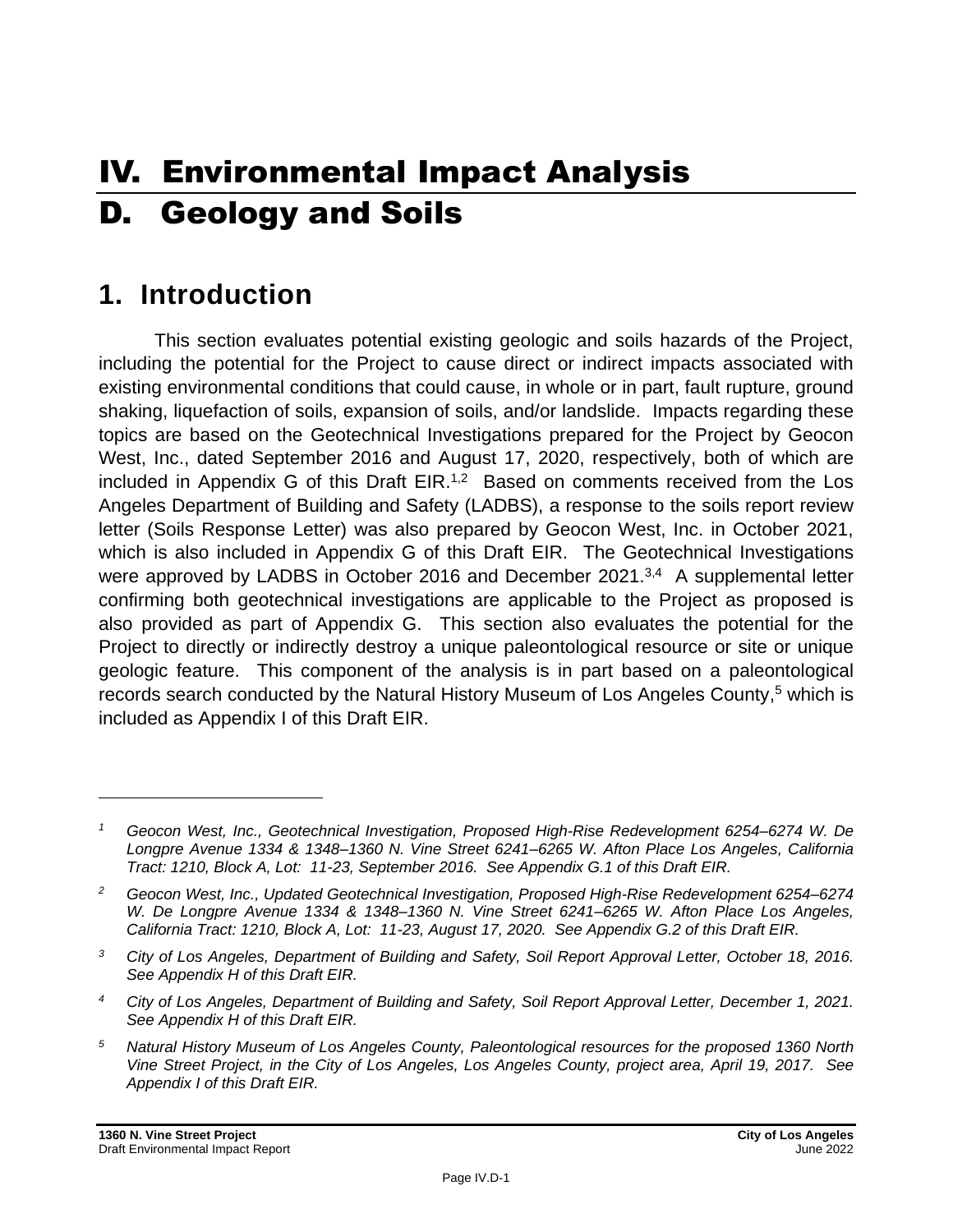# **2. Environmental Setting**

# **a. Regulatory Framework**

There are several plans, regulations, and programs that include policies, requirements, and guidelines regarding Geology and Soils at the federal, state, regional, and local levels. As described below, these plans, guidelines, and laws include the following:

- Earthquake Hazards Reduction Act
- National Pollutant Discharge Elimination System (NPDES)
- Society for Vertebrate Paleontology Standard Guidelines
- Alquist-Priolo Earthquake Act
- Seismic Hazards Mapping Act
- California Building Code
- California Division of Oil, Gas, and Geothermal Resources (CalGEM)
- California Public Resources Code (PRC) Section 5097.5
- Los Angeles General Plan Safety Element
- General Plan Conservation Element
- Los Angeles Municipal Code (LAMC)
	- (1) Federal

#### *(a) Earthquake Hazards Reduction Act*

The Earthquake Hazards Reduction Act was enacted in 1977 to "reduce the risks to life and property from future earthquakes in the United States through the establishment and maintenance of an effective earthquake hazards and reduction program." To accomplish this, the Earthquake Hazards Reduction Act established the National Earthquake Hazards Reduction Program (NEHRP). This program was substantially amended by the NEHRP Reauthorization Act of 2004 (Public Law 108-360).

NEHRP's mission includes improved understanding, characterization, and prediction of hazards and vulnerabilities; improvement of building codes and land use practices; risk reduction through post-earthquake investigations and education; development and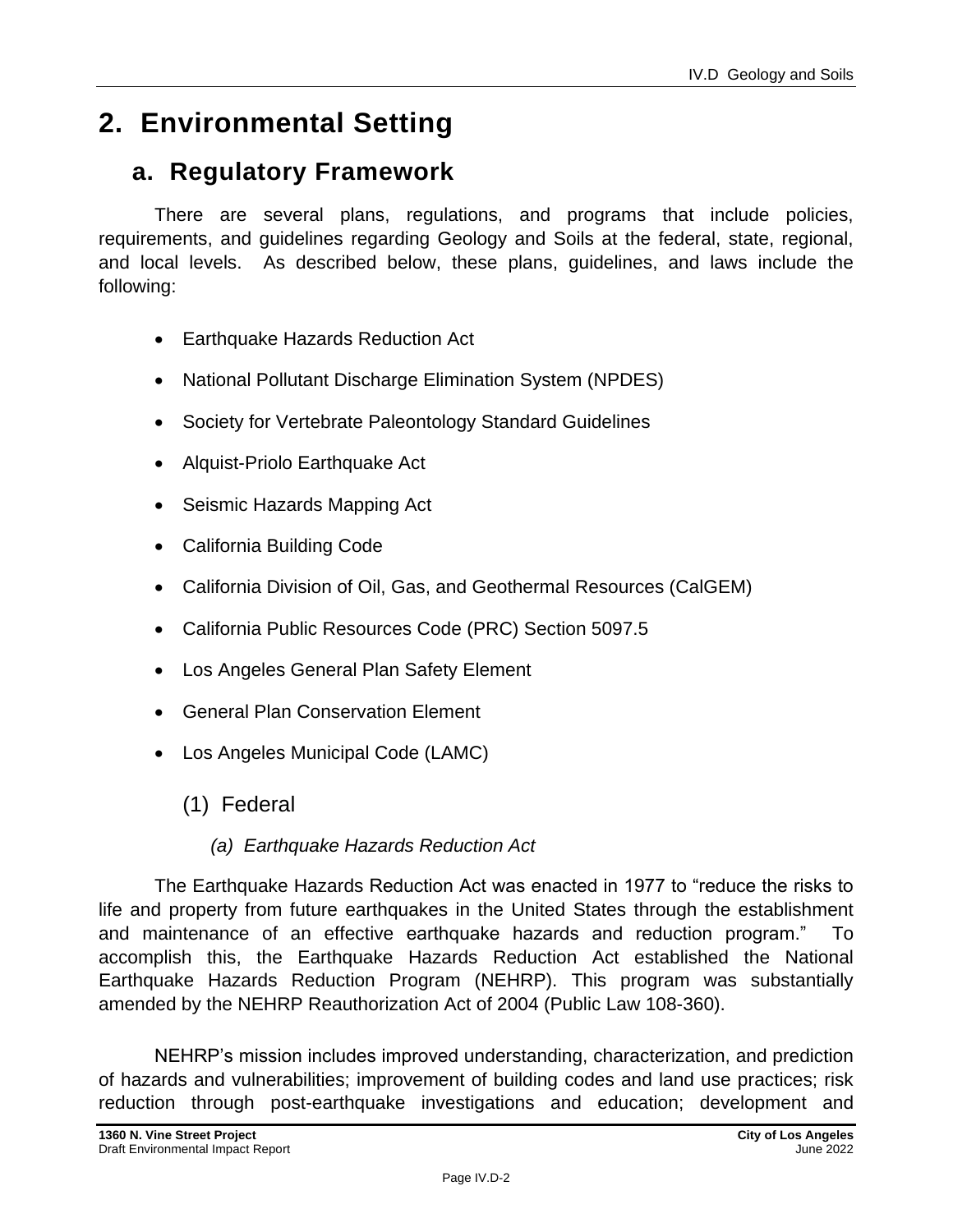improvement of design and construction techniques; improvement of mitigation capacity; and accelerated application of research results. The NEHRP designates the Federal Emergency Management Agency (FEMA) as the lead agency of the program and assigns it several planning, coordinating, and reporting responsibilities. Programs under NEHRP help inform and guide local planning and building code requirements, such as emergency evacuation responsibilities, and seismic code standards, such as those to which a proposed project would be required to adhere.

#### *(b) National Pollutant Discharge Elimination System*

The NPDES Program has been responsible for substantial improvements to our nation's and state's water quality since 1972. The NPDES permit sets erosion control standards and requires implementation of nonpoint source control of surface drainage through the application of a number of Best Management Practices (BMPs). NPDES permits are required by Section 402 of the Clean Water Act.<sup>6</sup>

#### *(c) Society for Vertebrate Paleontology Standard Guidelines*

The Society for Vertebrate Paleontology (SVP) has established standard guidelines<sup>7</sup> that outline professional protocols and practices for conducting paleontological resource assessments and surveys, monitoring and mitigation, data and fossil recovery, sampling procedures, and specimen preparation, identification, analysis, and curation. The Paleontological Resources Preservation Act (PRPA) of 2009 calls for uniform policies and standards that apply to fossils on all federal public lands. All federal land management agencies are required to develop regulations that satisfy the stipulations of the PRPA. As defined by the SVP,<sup>8</sup> significant nonrenewable paleontological resources are:

*Fossils and fossiliferous deposits here are restricted to vertebrate fossils and their taphonomic and associated environmental indicators. This definition excludes invertebrate or paleobotanical fossils except when present within a given vertebrate assemblage. Certain invertebrate and plant fossils may be defined as significant by a project paleontologist, local paleontologist,* 

*<sup>6</sup> USEPA, Clean Water Act, Section 402: National Pollutant Discharge Elimination System, www.epa.gov/ cwa-404/clean-water-act-section-402-national-pollutant-discharge-elimination-system, accessed November 30, 2021.*

*<sup>7</sup> Society of Vertebrate Paleontology, Standard Procedures for the Assessment and Mitigation of Adverse Impacts to Paleontological Resources, 2010.*

*<sup>8</sup> Society of Vertebrate Paleontology, "Assessment and Mitigation of Adverse Impacts to Nonrenewable Paleontologic Resources: Standard Guidelines," Society of Vertebrate Paleontology News Bulletin 163:22 27, 1995.*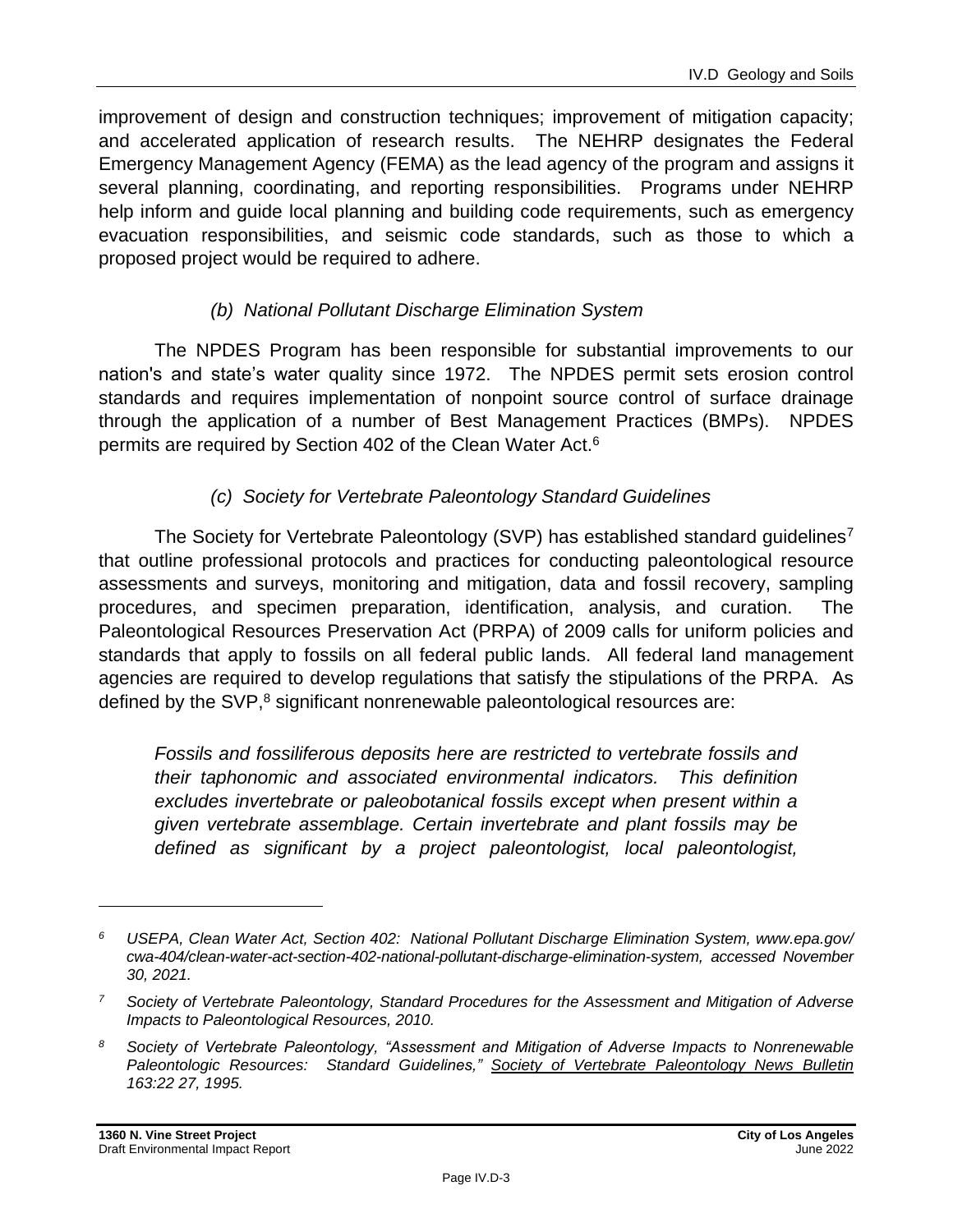*specialists, or special interest groups, or by lead agencies or local governments.*

As defined by the SVP, $9$  significant fossiliferous deposits are:

*A rock unit or formation which contains significant nonrenewable paleontologic resources, here defined as comprising one or more identifiable vertebrate fossils, large or small, and any associated invertebrate and plant fossils, traces, and other data that provide taphonomic, taxonomic, phylogenetic, ecologic, and stratigraphic information (ichnites and trace fossils generated by vertebrate animals, e.g., trackways, or nests and middens which provide datable material and climatic information). Paleontologic resources are considered to be older than recorded history and/or older than 5,000 years BP [before present].*

Based on the significance definitions of the SVP,<sup>10</sup> all identifiable vertebrate fossils are considered to have significant scientific value. This position is adhered to because vertebrate fossils are relatively uncommon, and only rarely will a fossil locality yield a statistically significant number of specimens of the same genus. Therefore, every vertebrate fossil found has the potential to provide significant new information on the taxon it represents, its paleoenvironment, and/or its distribution. Furthermore, all geologic units in which vertebrate fossils have previously been found are considered to have high sensitivity. Identifiable plant and invertebrate fossils are considered significant if found in association with vertebrate fossils or if defined as significant by project paleontologists, specialists, or local government agencies.

#### (2) State

#### *(a) Alquist-Priolo Earthquake Act*

The Alquist-Priolo Earthquake Fault Zoning Act (formerly the Alquist-Priolo Special Studies Zone Act) was signed into law December 22, 1972 (revised in 1994), and codified into State law in the PRC as Division 2, Chapter 7.5 to address hazards from earthquake fault zones. The purpose of this law is to mitigate the hazard of surface fault rupture by regulating development near active faults. As required by the Alquist-Priolo Earthquake Fault Zoning Act, the State has delineated Earthquake Fault Zones (formerly Special

*<sup>9</sup> Society of Vertebrate Paleontology, "Assessment and Mitigation of Adverse Impacts to Nonrenewable Paleontologic Resources: Standard Guidelines."*

*<sup>10</sup> Society of Vertebrate Paleontology, "Assessment and Mitigation of Adverse Impacts to Nonrenewable Paleontologic Resources: Standard Guidelines."*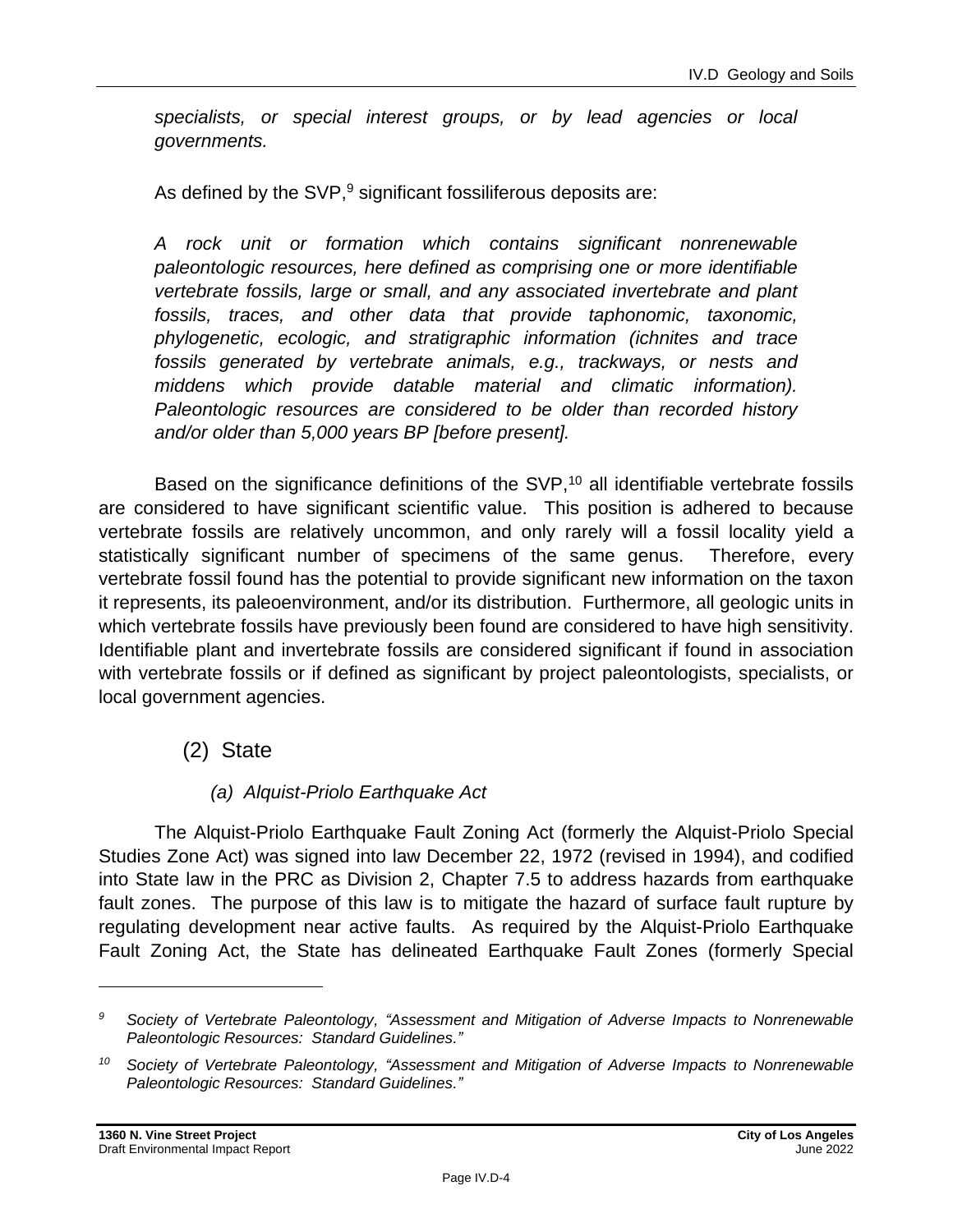Studies Zones) along known active faults in California, which vary in width around the fault trace from about 200 to 500 feet on either side of the fault trace. Cities and counties affected by the zones must regulate certain development projects within the zones. The State Geologist is also required to issue appropriate maps to assist cities and counties in planning, zoning, and building regulation functions. Local agencies enforce the Alquist-Priolo Earthquake Fault Zoning Act in the development permit process, where applicable, and may be more restrictive than State law requires. According to the Alquist-Priolo Earthquake Fault Zoning Act, before a project that is within an Alquist-Priolo Earthquake Fault Zone can be permitted, cities and counties shall require a geologic investigation, prepared by a licensed geologist, to demonstrate that buildings will not be constructed across active faults. If an active fault is found, a structure for human occupancy cannot be placed over the trace of the fault and must be set back a distance to be established by a California Certified Engineering Geologist. Although setback distances may vary, a minimum 50-foot setback is typically required.

### *(b) Seismic Hazards Mapping Act*

In order to address the effects of strong ground shaking, liquefaction, landslides, and other ground failures due to seismic events, the State of California passed the Seismic Hazards Mapping Act of 1990 (PRC Sections 2690–2699.6). Under the Seismic Hazards Mapping Act, the State Geologist is required to delineate "seismic hazard zones." Cities and counties must regulate certain development projects within these zones until the geologic and soil conditions of their project sites have been investigated and appropriate mitigation measures, if any, have been incorporated into development plans. The State Mining and Geology Board provides additional regulations and policies to assist municipalities in preparing the Safety Element of their General Plans and to encourage the adaptation of land use management policies and regulations to reduce and mitigate seismic hazards to protect public health and safety. Under PRC Section 2697, cities and counties must require, prior to the approval of a project located in a seismic hazard zone, submission of a geotechnical report defining and delineating any seismic hazard.

#### *(c) California Building Code*

The California Building Code (CBC), which is codified in Title 24 of the California Code of Regulations (CCR), Part 2, was promulgated to safeguard the public health, safety, and general welfare by establishing minimum standards related to structural strength, means of egress facilities, and general stability of buildings. The purpose of the CBC is to regulate and control the design, construction, quality of materials, use/occupancy, location, and maintenance of all buildings and structures within its jurisdiction. Title 24 is administered by the California Building Standards Commission, which, by law, is responsible for coordinating all building standards. Under State law, all building standards must be centralized in Title 24 or those standards are not enforceable. The provisions of the CBC apply to the construction, alteration, movement, replacement,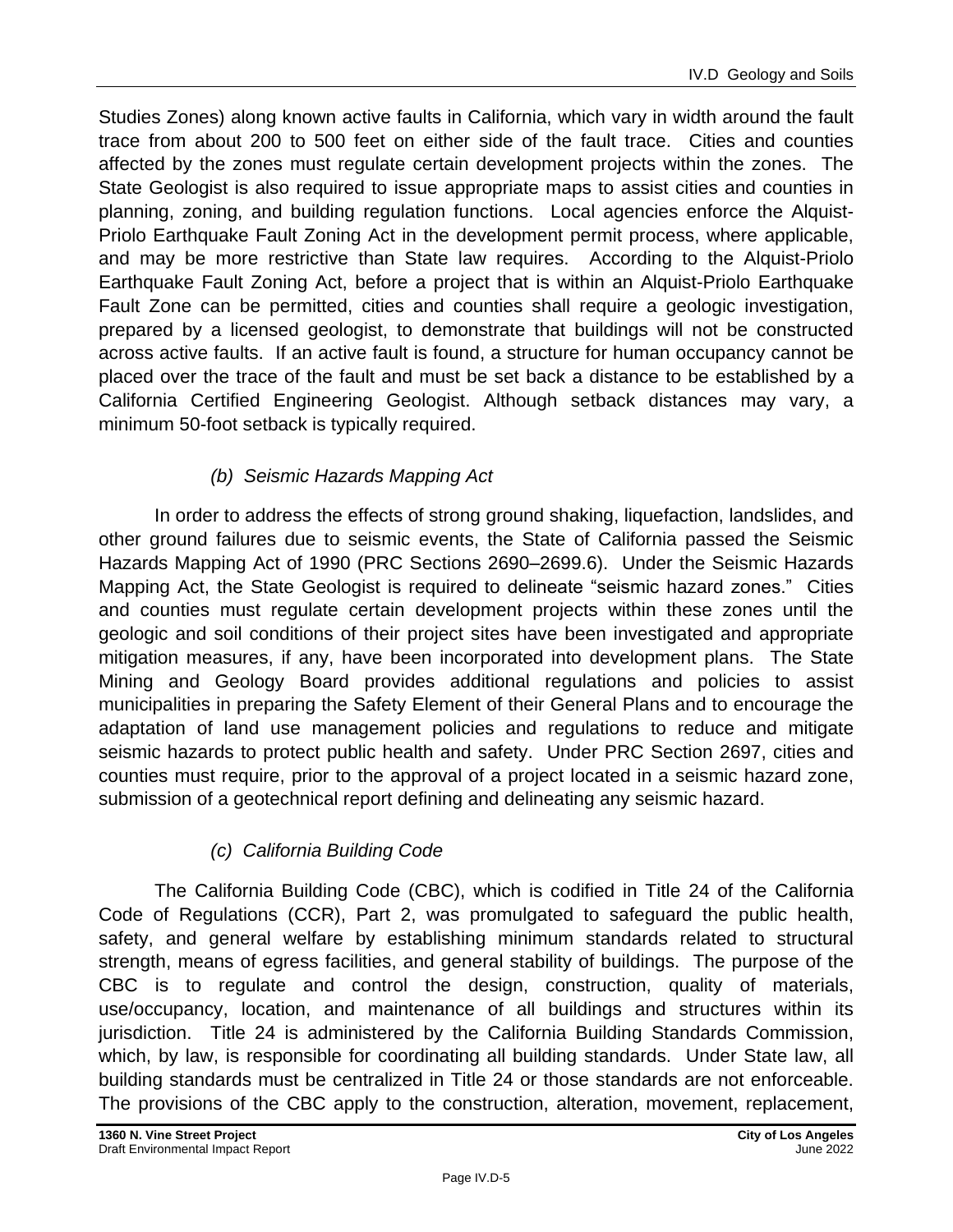location, and demolition of every building or structure, or any appurtenances connected or attached to such buildings or structures throughout California.

The 2019 edition of the CBC is based on the 2018 International Building Code (IBC) published by the International Code Council. The code is updated triennially, and the 2019 edition of the CBC was published by the California Building Standards Commission on July 1, 2019, and became effective January 1, 2020. Every three years, the State adopts new codes (known collectively as the California Building Standards Code) to establish uniform standards for the construction and maintenance of buildings, electrical systems, plumbing systems, mechanical systems, and fire and life safety systems. Sections 17922, 17958, and 18941.5 of the California Health and Safety Code require that the latest edition of the California Building Standards Code apply to local construction 180 days after publication. The significant changes to Title 24 in the 2019 edition can be found at California Department of General Services website. 11

#### *(d) California Division of Oil, Gas, and Geothermal Resources)*

CalGEM regulates production of oil and gas, as well as geothermal resources, within the State of California. CalGEM requirements in preparation of environmental documents under CEQA are defined in CCR, Title 14, Division 2, Chapter 2. Staff also assists operators in avoiding or reducing environmental impacts from the development of oil, gas, and geothermal resources in California, including subsidence (pursuant to PRC Sections 3315 et seq.). CalGEM regulations, which are defined in CCR, Title 14, Division 2, Chapter 4, include well design and construction standards, surface production equipment and pipeline requirements, and well abandonment procedures and guidelines to ensure effectiveness in preventing migration of oil and gas from a producing zone to shallower zones, including potable groundwater zones, as well as subsidence.

#### *(e) California PRC Section 5097.5*

California PRC Section 5097.5 provides protection for paleontological resources on public lands, where PRC Section 5097.5(a) states, in part, that:

*No person shall knowingly and willfully excavate upon, or remove, destroy, injure, or deface, any historic or prehistoric ruins, burial grounds, archaeological or vertebrate paleontological site, including fossilized footprints, inscriptions made by human agency, rock art, or any other archaeological, paleontological or historical feature, situated on public lands,* 

*<sup>11</sup> California Department of General Services, California Building Standards Code, www.dgs.ca.gov/BSC/ Codes#@ViewBag.JumpTo/, accessed November 30, 2021.*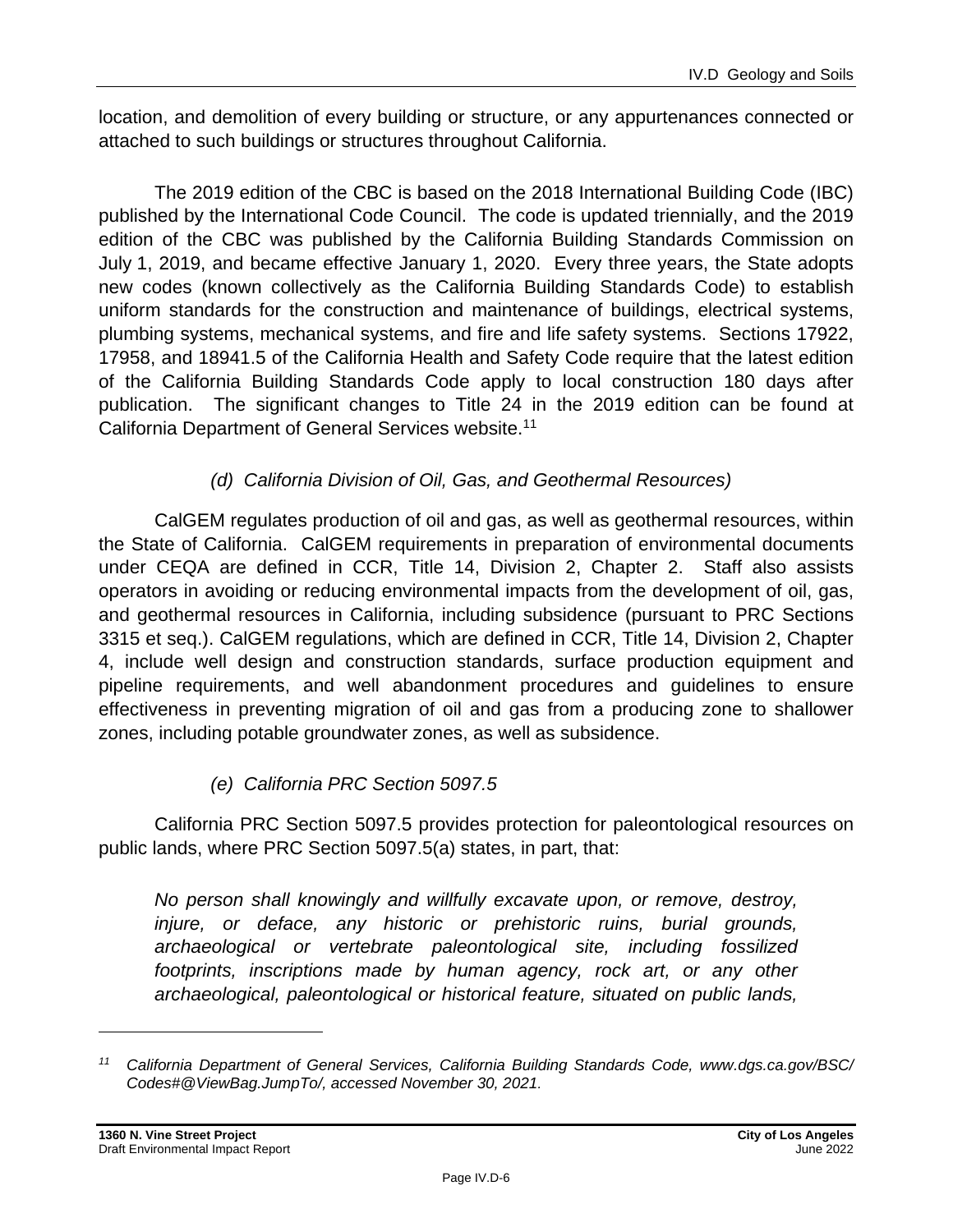*except with the express permission of the public agency having jurisdiction over the lands.*

(3) Local

- *(a) City of Los Angeles General Plan*
	- *(i) Safety Element*

The City's General Plan Safety Element, which was adopted in 1996, addresses public safety risks due to natural disasters, including seismic events and geologic conditions, and sets forth guidance for emergency response during such disasters. The Safety Element also provides maps of designated areas within Los Angeles that are considered susceptible to earthquake-induced hazards, such as fault rupture and liquefaction.

# *(ii) Conservation Element*

The City's General Plan Conservation Element, adopted in September 2001, recognizes paleontological resources in Section 3: "Archeological and Paleontological" and identifies site protection as important, stating, "Pursuant to CEQA, if a land development project is within a potentially significant paleontological area, the developer is required to contact a bona fide paleontologist to arrange for assessment of the potential impact and mitigation of potential disruption of or damage to the site. Section 3 of the Conservation Element includes policies for the protection of paleontological resources. As stated therein, it is the City's objective that paleontological resources be protected for historical, cultural research, and/or educational purposes. Section 3 sets as a policy to continue the identification and protection of significant paleontological sites and/or resources known to exist or that are identified during "land development, demolition, or property modification activities."

# *(b) Los Angeles Municipal Code*

Chapter IX of the LAMC contains the City's Building Code, which incorporates by reference the CBC, with City amendments for additional requirements. LADBS is responsible for implementing the provisions of the LAMC. To that end, LADBS issues building and grading permits for construction projects. Building permits are required for any building or structure that is erected, constructed, enlarged, altered, repaired, moved, improved, removed, converted, or demolished. Grading permits are required for all grading projects other than those specifically exempted by the LAMC. LADBS has the authority to withhold building permit issuance if a project cannot mitigate potential hazards to the project or which are associated with the project. Throughout the permitting, design, and construction phases of a building project, LADBS engineers and inspectors confirm that the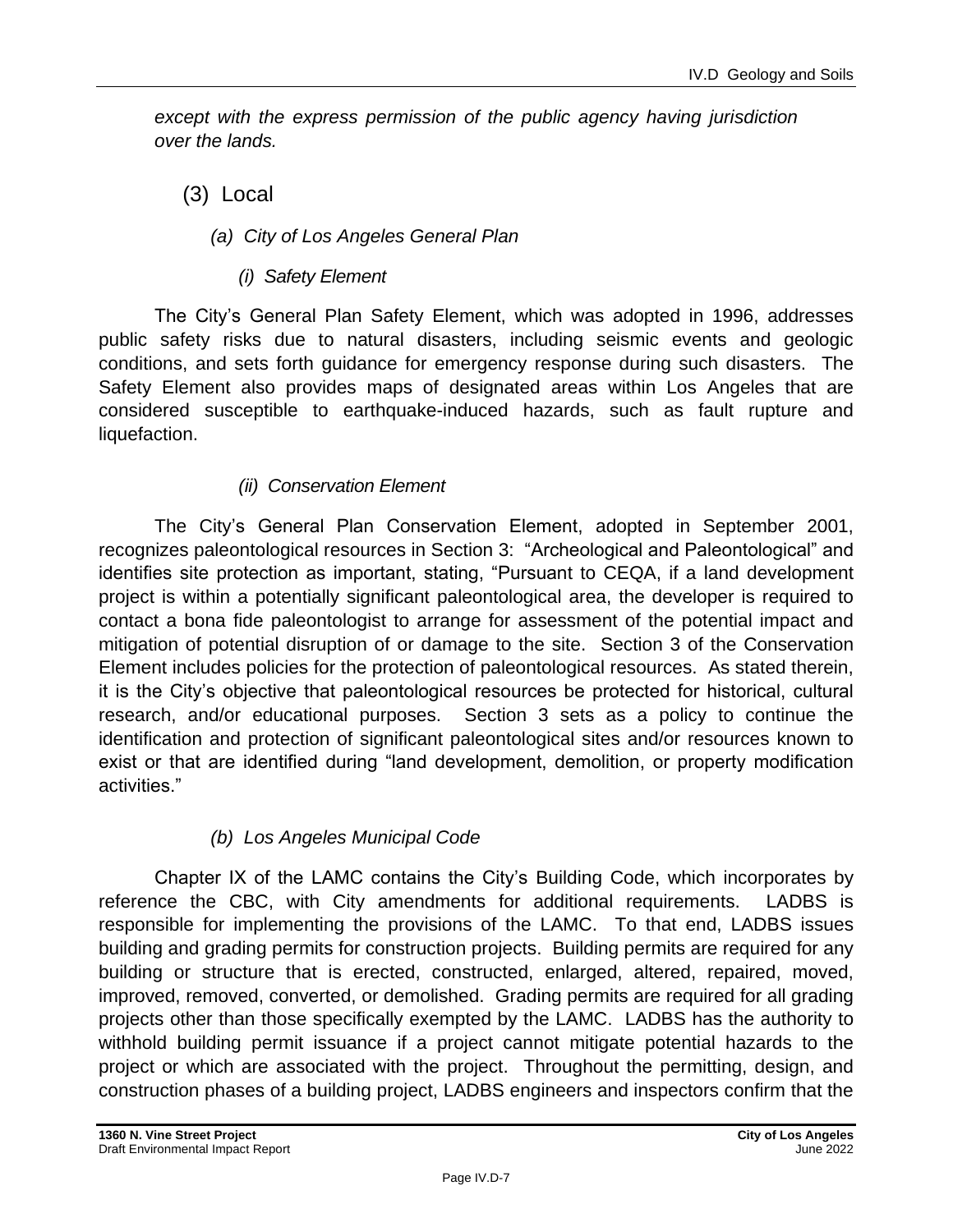requirements of the LAMC pertaining specifically to geoseismic and soils conditions are being implemented by project architects, engineers, and contractors.

The function of the City's Building Code, is to protect life safety and ensure compliance with the LAMC. Chapter IX addresses numerous topics, including earthwork and grading activities, import and export of soils, erosion and drainage control, and general construction requirements that address flood and mudflow protection, landslides, and unstable soils. Additionally, the LAMC includes specific requirements addressing seismic design, grading, foundation design, geologic investigations and reports, soil and rock testing, and groundwater.

Specifically, LAMC Section 91.1803 requires a Final Geotechnical Report with final design recommendations prepared by a California-registered geotechnical engineer and submitted to the LADBS for review prior to issuance of a grading permit. Final foundation design recommendations must be developed during final project design, and other deep foundation systems that may be suitable would be addressed in the Final Geotechnical Report. All earthwork (e.g., excavation, site preparation, any fill backfill placement, etc.) must be conducted with engineering control under observation and testing by a Geotechnical Engineer and in accordance with LADBS.

# **b. Existing Conditions**

# (1) Regional Geology

Regionally, the Project Site is located in the northern portion of the Peninsular Ranges Geomorphic Province. This geomorphic province is characterized by northwesttrending physiographic and geologic features, such as the Newport-Inglewood Fault Zone located approximately 5.4 miles to the west.<sup>12</sup> The northern boundary of this province is the active Hollywood Fault, located approximately 0.5 mile to the north.

The Project Site is located in the northern portion of the Los Angeles Basin, which is a coastal plain bounded by the Santa Monica Mountains on the north, the Elysian Hills and Repetto Hills on the northeast, the Puente Hills and Whittier Fault on the east, the Palos Verdes Peninsula and Pacific Ocean on the west and south, and the Santa Ana Mountains and San Joaquin Hills on the southeast. The Los Angeles Basin is underlain by a deep structural depression, which has been filled by both marine and continental sedimentary deposits underlain by a basement complex of igneous and metamorphic composition.

*<sup>12</sup> The 2016 Geotechnical Investigation identified the Newport-Inglewood Fault Zone as being located 6.0 miles southwest of the Project Site. However, based on new mapping information provided by CGS, the distance is estimated to be 5.4 miles.*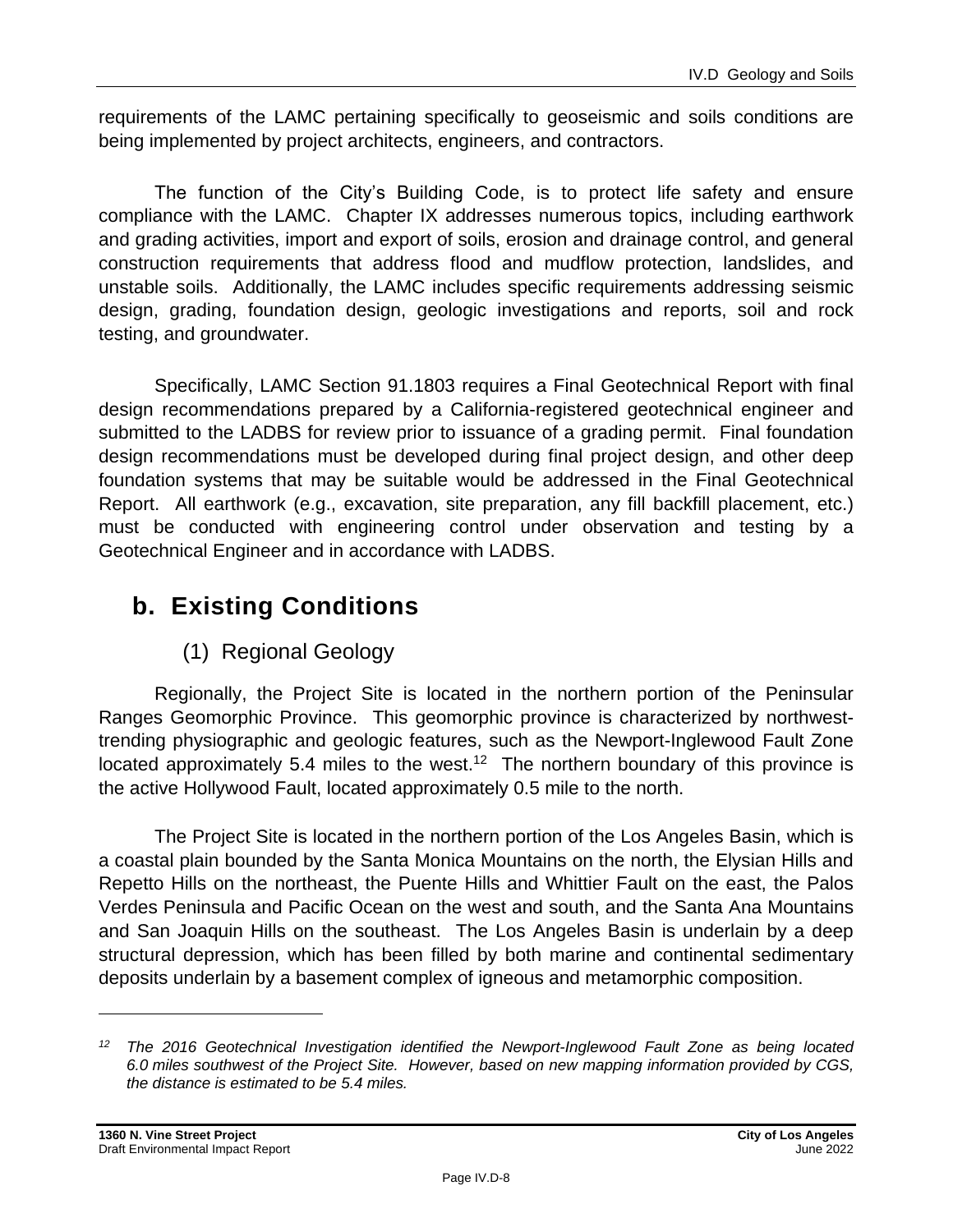# (2) Regional Faulting and Seismicity

The numerous faults in Southern California include Holocene-active, pre-Holocene, and inactive faults. The criteria for these major groups are based on criteria developed by the California Geological Survey for the Alquist-Priolo Earthquake Fault Zone Program. By definition, a Holocene-active fault is one that has had surface displacement within Holocene time (about the last 11,700 years). A pre-Holocene fault has demonstrated surface displacement during Quaternary time (approximately the last 1.6 million years) but has had no known Holocene movement. Inactive faults are those that have not shown evidence of surface displacement within the last 1.6 million years.

The Project Site is not located within a State-designated Alquist-Priolo Earthquake Fault Zone or a city-designated Preliminary Fault Rupture Study Area for surface fault rupture hazards.<sup>13,14</sup> No Holocene-active or pre-Holocene faults with the potential for surface fault rupture are known to pass directly beneath the Project Site. Therefore, the potential for surface rupture due to faulting occurring beneath the Project Site during the design life of the proposed development is considered low. However, the Project Site is located in the seismically active Southern California region and could be subjected to moderate to strong ground shaking in the event of an earthquake on one of the many active Southern California faults.

The closest surface trace of a Holocene-active fault to the Project Site is the Hollywood Fault located approximately 0.5 mile to the north. Other nearby active faults include the Raymond Fault, the Newport-Inglewood Fault Zone, the Santa Monica Fault, and the Verdugo Fault located approximately 4.5 miles east, 5.4 miles west, 5.6 miles west, and 6.5 miles northeast of the Project Site, respectively. The active San Andreas Fault Zone is located approximately 33 miles north of the Project Site.

The closest potentially active fault to the site is the MacArthur Park Fault located approximately 1.1 miles to the southeast. Other nearby potentially active faults are the Overland Avenue Fault, the Charnock Fault, and the Coyote Pass Fault located approximately 6.9 miles southwest, 7.7 miles southwest, and 7.9 miles southeast of the site, respectively.

The Los Angeles Basin is also underlain by buried thrust faults, commonly referred to as blind thrust faults, which are faults that are not exposed at the ground surface and are

*<sup>13</sup> California Geological Survey, Earthquake Zones of Required Investigation Hollywood Quadrangle, updated November 6, 2014.*

*<sup>14</sup> City of Los Angeles Department of City Planning, ZIMAS, Parcel Profile Report for Project Site.*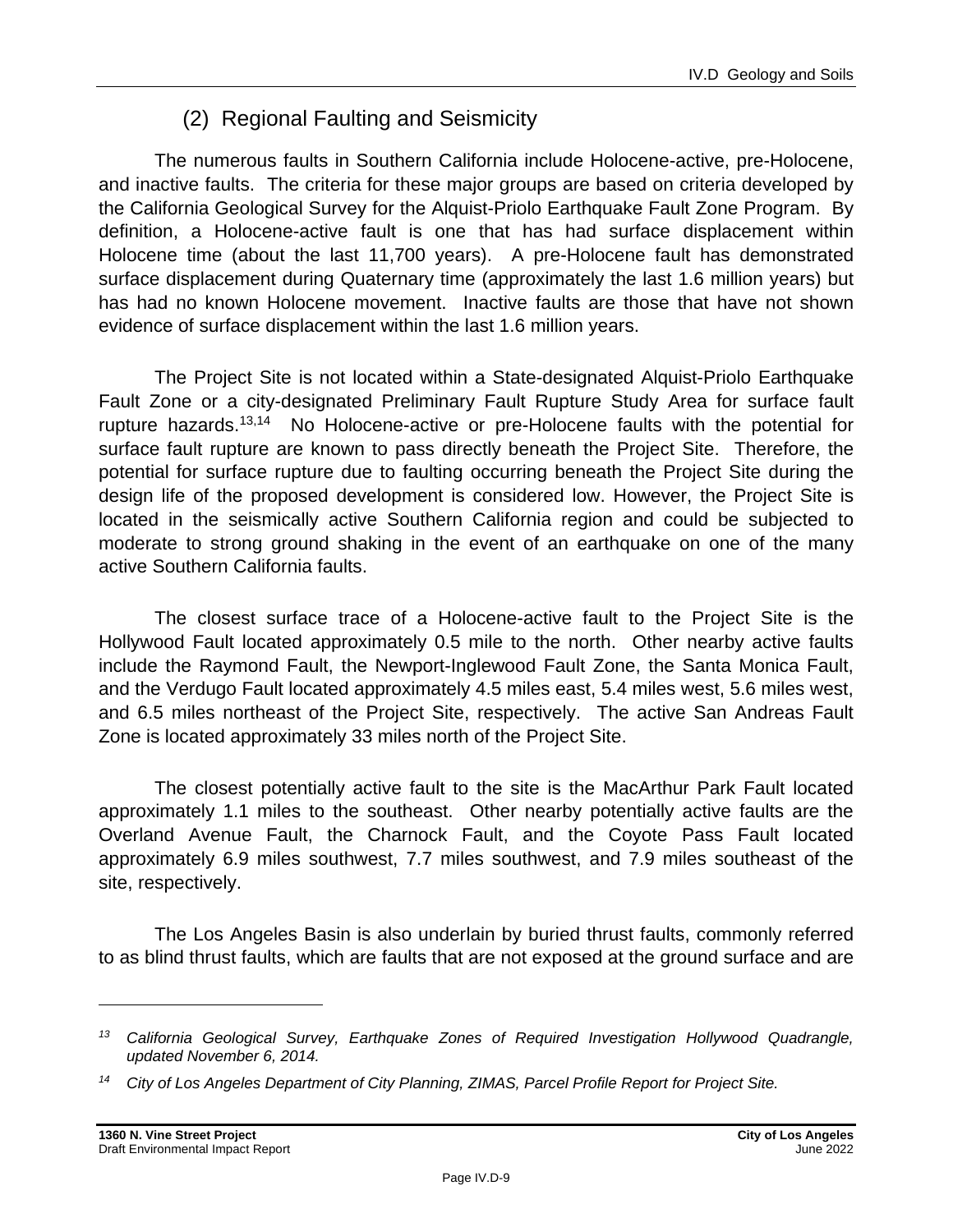typically identified at depths greater than 3.0 kilometers. The October 1, 1987, Whittier Narrows earthquake (magnitude 5.9) was a result of movement on the Puente Hills Blind Thrust, and the January 17, 1994, Northridge earthquake (magnitude 6.7) was a result of movement on the Northridge Thrust. While blind thrust faults do not present a potential surface fault rupture hazard, these deep thrust faults are considered active features capable of generating future earthquakes that could result in moderate to significant ground shaking at the Project Site.

As described in the Geotechnical Investigations, recent historic earthquakes with epicenters within 40 miles of the Project Site include the 1933 Long Beach Earthquake (magnitude 6.4), 1971 San Fernando Earthquake (magnitude 6.6), 1987 Whittier Narrows Earthquake (magnitude 5.9), 1991 Sierra Madre Earthquake (magnitude 5.8), and 1994 Northridge Earthquake (magnitude 6.7).

# (3) Local Geology

### *(a) Soil Conditions*

According to the Geotechnical Investigations, the Project Site is underlain by artificial fill and slightly to moderately consolidated Pleistocene age deposits consisting of silt, sand, clay, and gravel. Artificial fill was encountered in field explorations to a maximum depth of 13 feet below existing ground surface with varied composition across the Project Site. Borings located in the northwestern corner of the Project Site included fill consisting of brown silty sand to sandy silt. A boring located in the southeastern portion of the Project Site included fill consisting of dark brown clay with trace fine-grained sand. The artificial fill is characterized as dry to slightly moist and loose to medium dense or very soft to soft, and is likely the result of past grading or construction activities at the Project Site. Deeper fill may exist between excavations and in other portions of the Project Site that were not directly explored.

Pleistocene age alluvium was encountered beneath the artificial fill and consists primarily of reddish brown, yellowish brown, and brown interbedded silty sand, clayey sand, sand with various amounts of silt and gravel, silty clay and sandy clay. The older alluvial soils are primarily slightly moist to wet and medium dense to very dense or firm to hard.

#### *(b) Groundwater*

According to the Geotechnical Investigations, the historic high groundwater level beneath the Project Site is approximately 45 feet beneath the ground surface. Boring investigations encountered groundwater at depths of 48 and 39 feet below the existing ground surface. These groundwater levels are not static groundwater levels but represent the first water encountered in the borings. The water levels encountered in the borings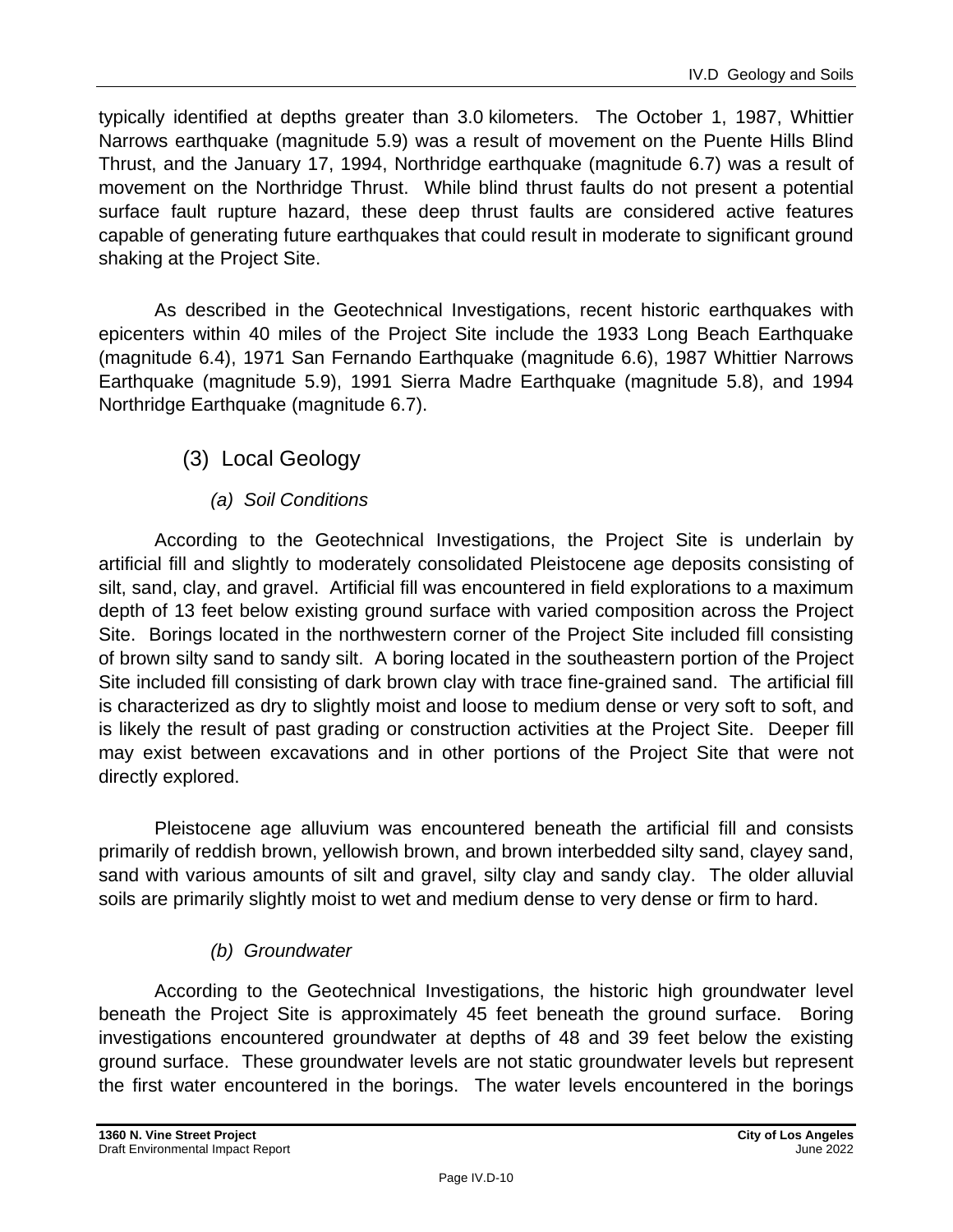likely represent perched water since they are approximately the same elevation or at a higher elevation than the historic high groundwater levels reported for the Project Site. Water encountered in one of the borings was immediately above a less permeable clayey sand bed that strongly suggested a perched water condition. In addition, it is not uncommon for groundwater levels to vary seasonally or for groundwater seepage conditions to develop where none previously existing, especially in impermeable finegrained soils, which are heavily irrigated or after seasonal rainfall.

#### *(c) Liquefaction*

Liquefaction is a phenomenon in which loose, saturated, relatively cohesionless soil deposits lose shear strength during strong ground motions. Primary factors controlling liquefaction include intensity and duration of ground motion, gradation characteristics of the subsurface soils, in-situ stress conditions, and the depth to groundwater. Liquefaction is typified by a loss of shear strength in the liquefied layers due to rapid increases in pore water pressure generated by earthquake accelerations.

The current standard of practice requires liquefaction analysis to a depth of 50 feet below the lowest portion of the proposed structure.<sup>15,16</sup> Liquefaction typically occurs in areas where the soils below the water table are composed of poorly consolidated, fine to medium-grained, primarily sandy soil. In addition to the requisite soil conditions, the ground acceleration and duration of the earthquake must also be of a sufficient level to induce liquefaction. Liquefaction-related effects can include sand boils, excessive settlement, bearing capacity failures, and lateral spreading.<sup>17</sup>

The State of California Seismic Hazard Zone Map for the Hollywood Quadrangle and the City of Los Angeles NavigateLA indicate that the Project Site is not located in an area designated as having a potential for liquefaction.<sup>18,19,20</sup> However, the City of Los

*<sup>15</sup> Southern California Earthquake Center (Organizer), Recommended Procedures for Implementation of DMG Special Publication 117, Guidelines for Analyzing and Mitigating Liquefaction in California, March 1999.*

*<sup>16</sup> California Geological Survey, Special Publication 117A, Guidelines for Evaluating and Mitigating Seismic Hazards in California, 2008.*

*<sup>17</sup> The term lateral spreading refers to landslides that commonly form on gentle slopes and have rapid fluidlike flow movement, like water. Source: United States Geological Survey, Earthquake Glossary, https://earthquake.usgs.gov/learn/glossary/?term=lateral%20spread%20or%20flow, accessed March 1, 2022.*

*<sup>18</sup> California Geological Survey, Earthquake Zones of Required Investigation Hollywood Quadrangle, updated November 6, 2014.*

*<sup>19</sup> California Geological Survey, Regulatory Maps Geo Application, https://maps.conservation.ca.gov/cgs/ EQZApp/, accessed November 30, 2021.*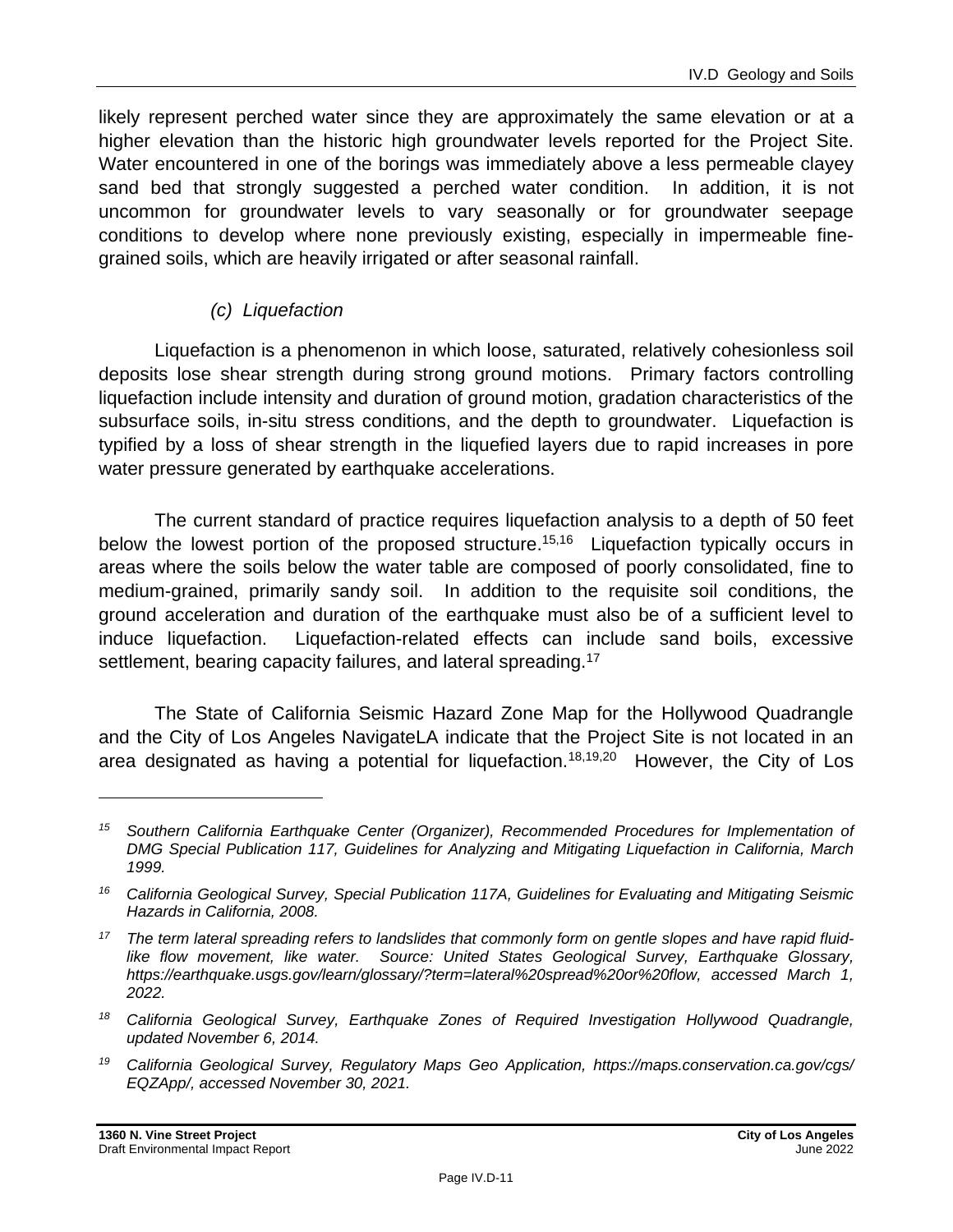Angeles Safety Element identifies the Project Site as located in an area that has been identified as potentially susceptible to liquefaction.<sup>21</sup> The Geotechnical Investigations prepared for the Project concluded that based on the relatively dense to stiff older alluvial deposits underlying the site and the depth of the historic high groundwater level in the site vicinity (approximately 45 feet below ground surface), the potential for liquefaction and associated ground settlement and lateral spread to affect the Project Site is considered very low.

#### *(d) Subsidence*

Subsidence occurs when a large portion of land is displaced vertically, usually due to the withdrawal of groundwater, oil, or natural gas. Soils that are particularly subject to subsidence include those with high silt or clay content. According to the Geotechnical Investigations, the Project Site is not located within an area of known ground subsidence. No large-scale extraction of groundwater, gas, oil, or geothermal energy is occurring or planned at the Project Site or general vicinity. Specifically, as noted in the Geotechnical Investigations, the Project Site is not located within an oil field and oil or gas wells are not documented in the immediate vicinity. There appears to be little or no potential for ground subsidence due to withdrawal of fluids or gases at the Project Site.

#### *(e) Landslides*

A landslide is defined as the movement of a mass of rock, debris, or earth down a slope.<sup>22</sup> According to the Geotechnical Investigations, the Project Site and surrounding area are fully developed and generally characterized by flat topography. The topography at the Project Site is relatively level, and the topography in the immediate site vicinity slopes gently to the south-southwest. According to the California Geological Survey (CGS), the Project Site is not located within a landslide zone or in an area identified as having a potential for seismic slope instability.<sup>23,24</sup> In addition, the County and City of Los Angeles do not identify the Project Site as being located within a landslide or hillside area.<sup>25,26</sup>

*<sup>23</sup> California Geological Survey, Regulatory Maps Geo Application, https://maps.conservation.ca.gov/cgs/ EQZApp/, accessed November 30, 2021.*

*<sup>20</sup> City of Los Angeles, Department of Public Works, Bureau of Engineering, NavigateLA, www. ladbsservices2.lacity.org/OnlineServices/PermitReport/ParcelProfileDetail2?pin=147A189-166, accessed March 9, 2021.*

*<sup>21</sup> Los Angeles General Plan Safety Element, Exhibit B, Areas Susceptible to Liquefaction (November 1996), p. 49. Sources for Exhibit B also include the Los Angeles City General Plan Framework Element EIR, May 1995; and the County of Los Angeles, General Plan Safety Element Technical Appendix Vol. 2 plate 4 "Liquefaction Susceptibility," January 1990.*

*<sup>22</sup> United States Geological Survey, What is a landslide and what causes one?, www.usgs.gov/faqs/whatlandslide-and-what-causes-one, accessed March 1, 2022.*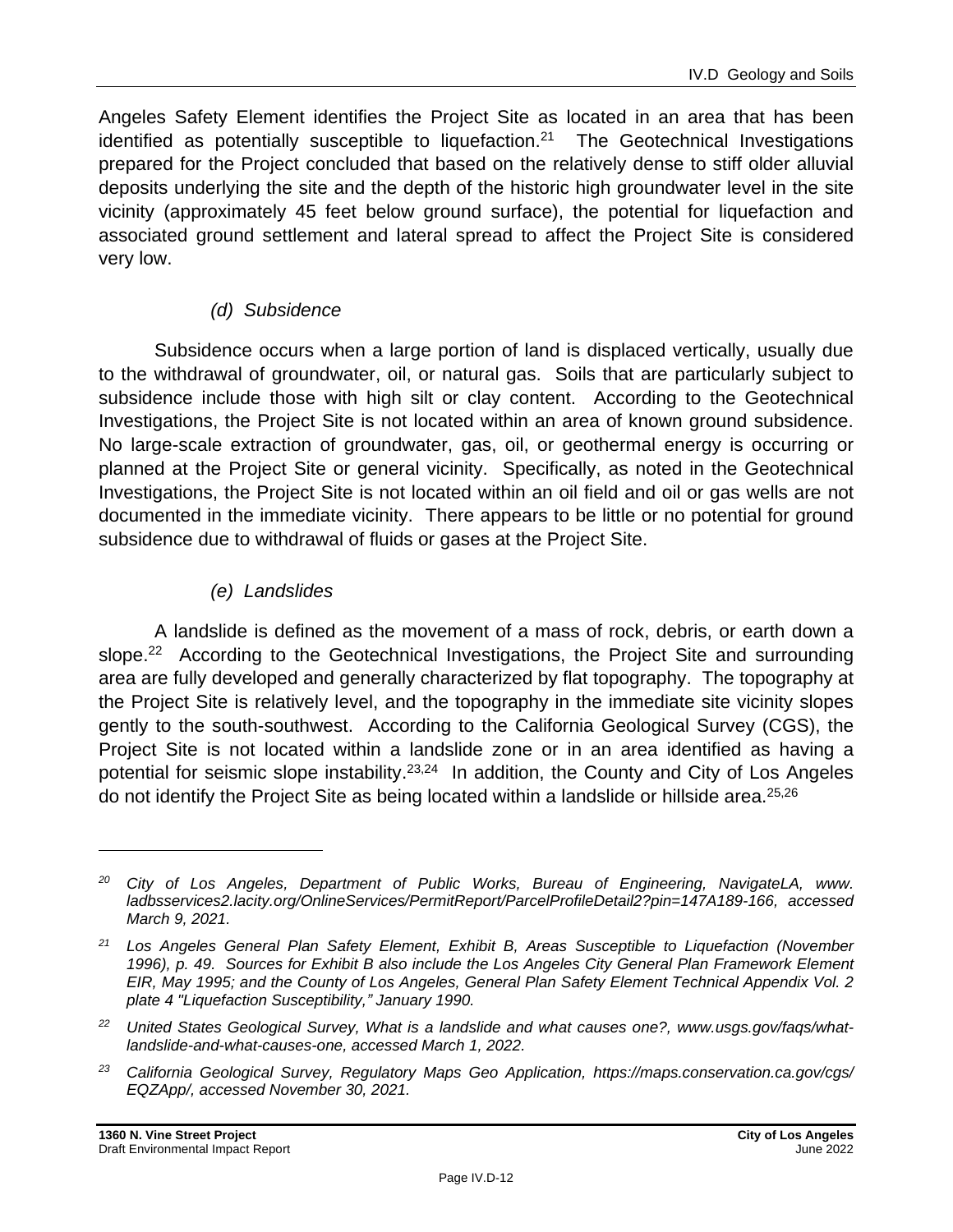### *(f) Expansive Soils*

Expansive soils are soils that experience significant change in volume associated with changes in water content.<sup>27</sup> As set forth in the Geotech Investigations, soil borings were conducted to a depth of approximately 150½ feet below the existing ground surface. The Geotech Investigations concluded that, based on the depth of the proposed subterranean levels (i.e., up to 83 feet below grade), the Project would not be prone to the effects of expansive soils.

# (4) Paleontological Resources

Paleontology is the study of fossils, which are the remains of ancient life forms. On April 19, 2017, a Project-specific paleontological records search was conducted through the Natural History Museum of Los Angeles County to determine the potential impacts of the Project on paleontological resources. The results of the paleontological records search, which are included in Appendix I of this Draft EIR, indicate there are no previously encountered fossil vertebrate localities located within the Project Site. However, the records search indicates that there are nearby fossil localities from sedimentary deposits that are similar to those that occur within the Project Site. The closest identified localities in proximity to the Project Site are LACM 6297-6300, collected at depths between 47 and 80 feet below the surface area along Hollywood Boulevard between US-101 and Western Avenue, less than a mile northeast of the Project Site. These localities produced horse (*Equus)*, bison *(Bison)*, camel *(Camelops),* and mastodon *(Mammut americanum)* fossil specimens. Additional localities include LACM 5845, located approximately 1.7 miles southeast of the Project Site near the intersection of Western Avenue and Council Street, which produced a fossil specimen of mastodon *(Mammutidae)* at a depth of 5 to 6 feet below the surface; LACM 3250, located approximately 2.4 miles southeast of the Project Site and approximately 1.2 miles east-northeast of LACM 5845, near the intersection of Madison Avenue and Middlebury Street, which produced a fossil specimen of mammoth (*Mammuthus)* at a depth of approximately 8 feet below street level; and LACM 3371,

*<sup>24</sup> California Geological Survey, Earthquake Zones of Required Investigation Hollywood Quadrangle, updated November 6, 2014.*

*<sup>25</sup> City of Los Angeles General Plan Safety Element, Exhibit C, Landslide Inventory and Hillside Areas (November 1996), p. 51. Sources for Exhibit B also include the Los Angeles City General Plan Framework Element EIR, May 1995; and the County of Los Angeles, General Plan Safety Element Technical Appendix Vol. 2 plate 5 "Landslide Inventory," January 1990; County of Los Angeles, General Plan Safety Element Technical Appendix (Vol. 1), Hazard Reduction in Los Angeles County, December 1990.*

*<sup>26</sup> City of Los Angeles Department of City Planning ZIMAS, Parcel Profile Report for the Project Site.*

*<sup>27</sup> Jones, Lee D., and Ian Jefferson, Institution of Civil Engineers Manuals series, Chapter C5—Expansive Soils, p. 1.*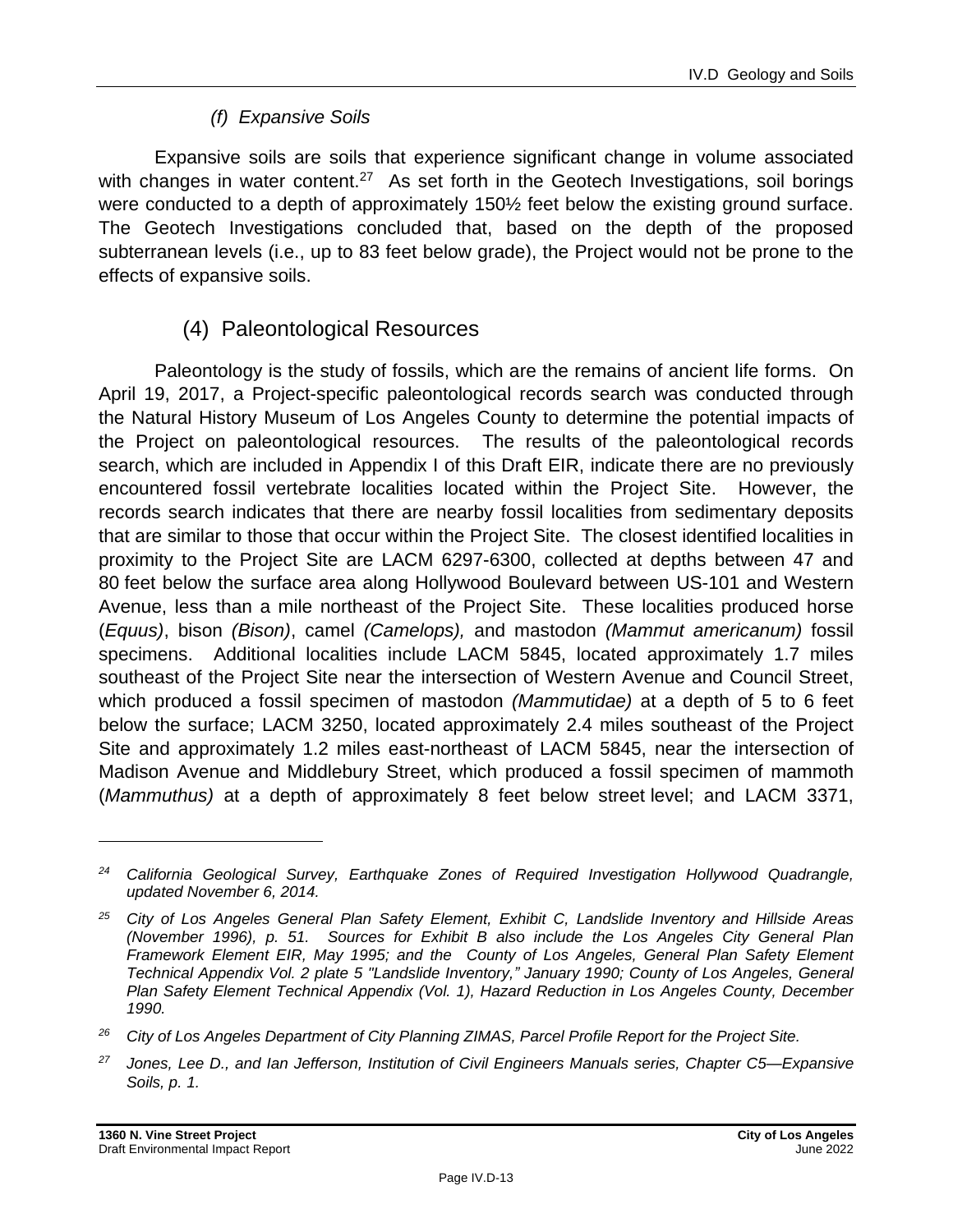located approximately 2.0 miles southwest of the Project Site near the intersection of Sierra Bonita Avenue and Oakwood Avenue, which produced specimens of bison *(Bison antiques)* at a depth of 12 feet below the surface.

# **3. Project Impacts**

# **a. Thresholds of Significance**

In accordance with Appendix G of the State CEQA Guidelines, a Project would have a significant impact related to geology and soils if it would result in any of the following:

#### *Threshold (a): Directly or indirectly cause potential substantial adverse effects, including the risk of loss, injury, or death involving:*

- *i. Rupture of a known earthquake fault, as delineated on the most recent Alquist-Priolo Earthquake Fault Zoning Map issued by the State Geologist for the area or based on other substantial evidence of a known fault. Refer to Division of Mines and Geology<sup>28</sup> Special Publication 42.*
- *ii. Strong seismic ground shaking.*
- *iii. Seismic-related ground failure, including liquefaction.*
- *iv. Landslides.*
- *Threshold (b): Result in substantial soil erosion or the loss of topsoil.*
- *Threshold (c): Be located on a geologic unit or soil that is unstable, or that would become unstable as a result of the project, and potentially result in on- or off-site landslide, lateral spreading, subsidence, liquefaction, or collapse.*
- *Threshold (d): Be located on expansive soil, as defined in Table 18-1-B of the Uniform Building Code (1994), creating substantial direct or indirect risks to life or property.*
- *Threshold (e): Have soils incapable of adequately supporting the use of septic tanks or alternative waste water disposal systems where sewers are not available for the disposal of wastewater.*

*<sup>28</sup> The Division of Mines and Geology is now the California Geological Survey.*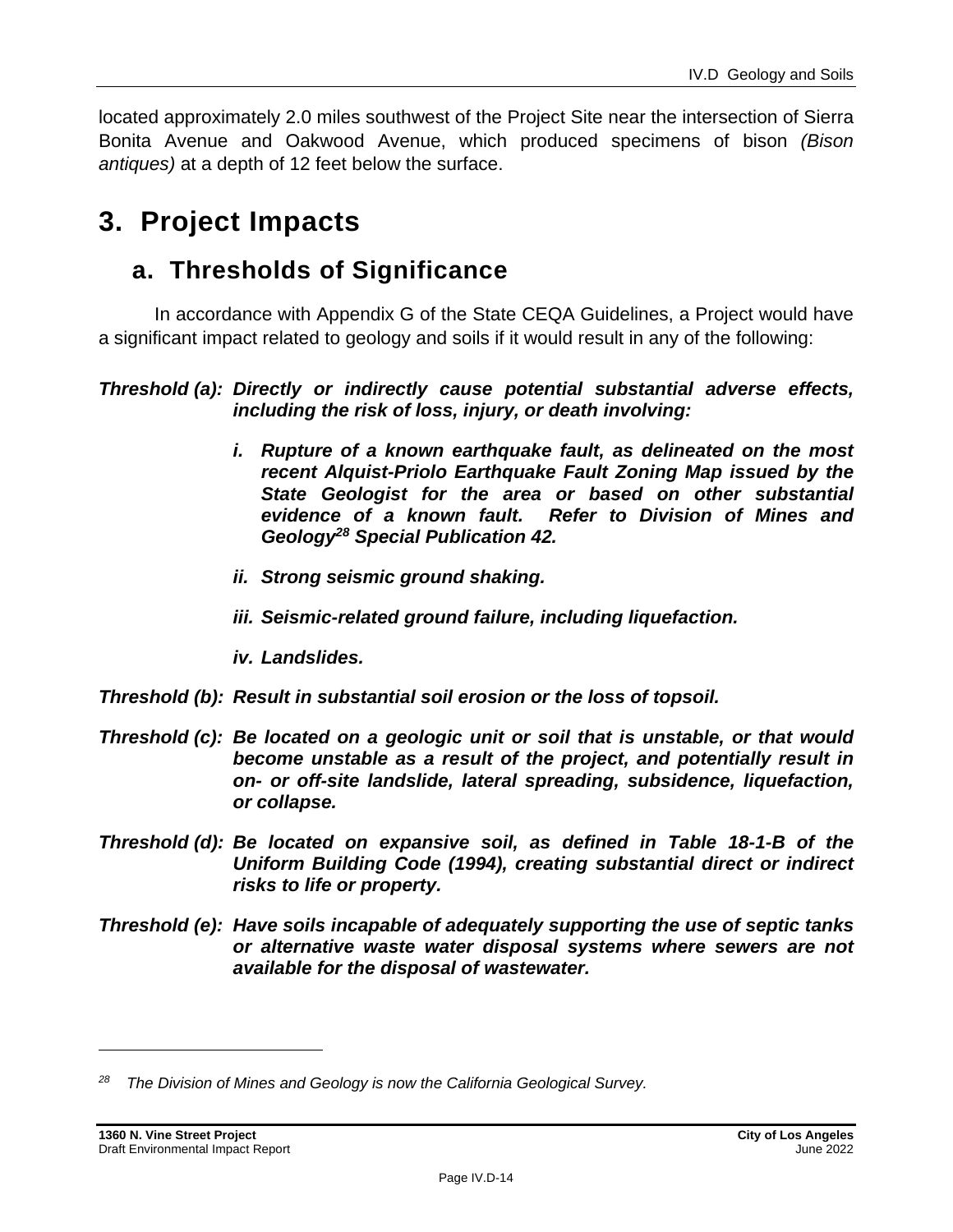#### *Threshold (f): Directly or indirectly destroy a unique paleontological resource or site or unique geologic feature.*

For this analysis, the Appendix G Thresholds listed above are relied upon. The analysis utilizes factors and considerations identified in the City's 2006 *L.A. CEQA Thresholds Guide*, as appropriate, to assist in answering the Appendix G Threshold questions.

The *L.A. CEQA Thresholds Guide* identifies the following criteria to evaluate impacts related to geology and soils:

(1) Geologic Hazards

• Cause or accelerate geologic hazards, which would result in substantial damage to structures or infrastructure, or expose people to substantial risk of injury.

(2) Sedimentation and Erosion

- Constitute a geologic hazard to other properties by causing or accelerating instability from erosion; or
- Accelerate natural processes of wind and water erosion and sedimentation, resulting in sediment runoff or deposition which would not be contained or controlled on-site.

(3) Paleontological Resources

- Whether, or the degree to which, the project might result in the permanent loss of, or loss of access to, a paleontological resource; and
- Whether the paleontological resource is of regional or statewide significance.

# **b. Methodology**

To evaluate potential impacts relative to geology and soils, Geotechnical Investigations were prepared by Geocon West, Inc., as provided in Appendix G of this Draft EIR. Based on comments received from LADBS, the Soils Response Letter was prepared by Geocon West, Inc. in October 2021, which is also included in Appendix H of this Draft EIR. The Geotechnical Investigations included a review of published geologic data relevant to the Project Site, soils test borings, and data from previous geological investigations performed within and adjacent to the Project Site. A supplemental letter confirming both geotechnical investigations are applicable to the Project as proposed is also provided as part of Appendix G.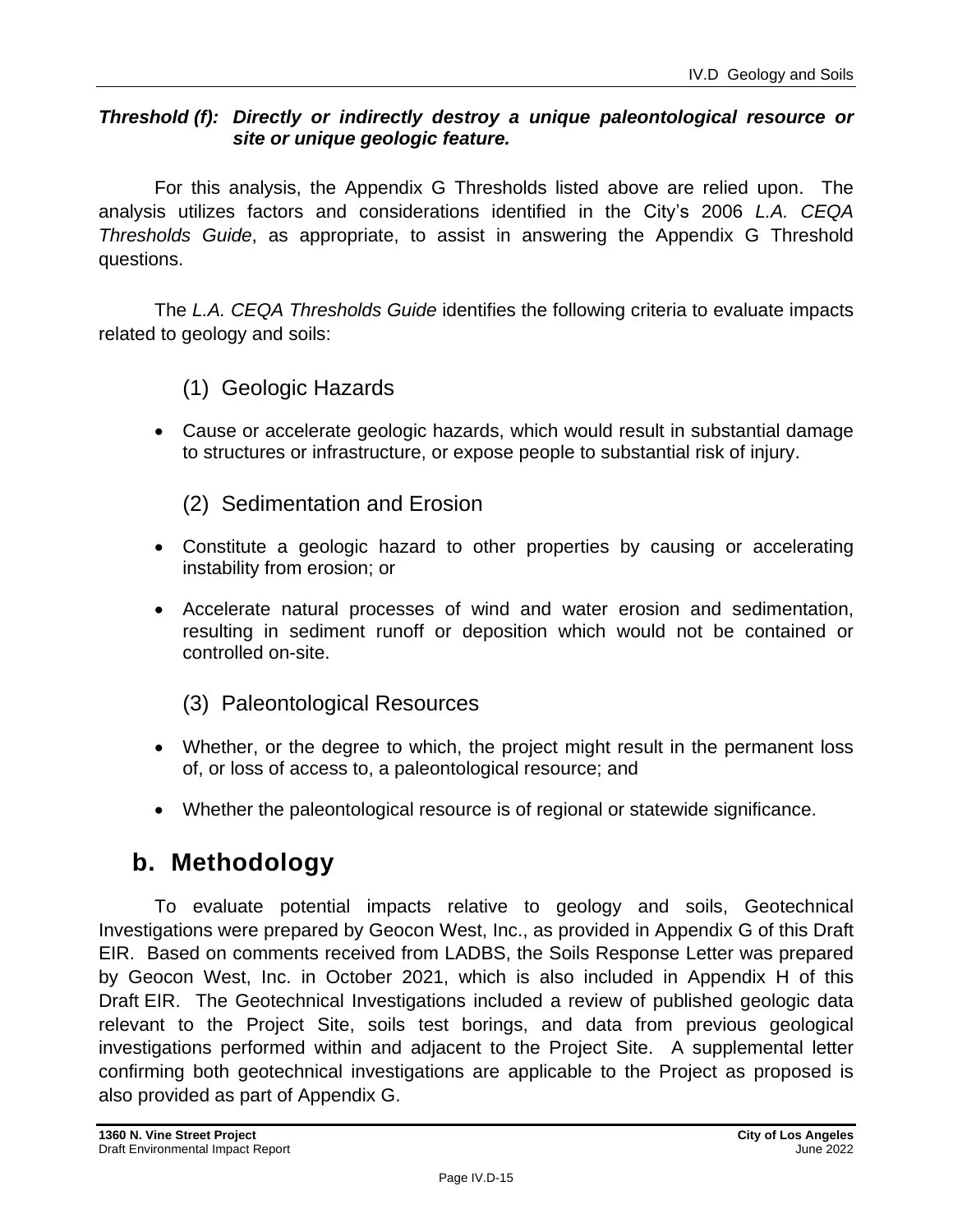To address potential impacts associated with paleontological resources, a formal records search was conducted by the Natural History Museum of Los Angeles County to assess the paleontological sensitivity of the Project Site and vicinity. In addition, an evaluation of existing conditions and previous disturbances within the Project Site, the geology of the Project Site, and the anticipated depth of grading were evaluated to determine the potential for uncovering paleontological resources.

# **c. Project Design Features**

No specific project design features are proposed with regard to geology and soils.

# **d. Analysis of Project Impacts**

As set forth in Section II, Project Description, of this Draft EIR, the Project proposes two development options—the Residential Option and the Office Option.

The Residential Option would develop a new high-rise building with four levels of subterranean parking consisting of up to 429 new residential units, an approximately 55,000-square-foot grocery store, approximately 5,000 square feet of neighborhoodserving commercial retail uses, and 8,988 square feet of uses in the bungalows. The bungalows would be rehabilitated and adapted for reuse as either restaurants or 12 residential units, in which case the development would still propose a total of 429 residential units on-site. The new building would be 360 feet 4 inches in height when accounting for rooftop mechanical equipment. The estimated depth of excavation expected for the subterranean parking and building foundations would be up to approximately 45 feet below grade. It is estimated that approximately 142,000 cubic yards of export material (e.g., concrete and asphalt surfaces) and soil would be hauled from the Project Site during the demolition and excavation phase. Overall, the Residential Option would provide approximately 484,421 square feet of floor area within the Project Site.

The Office Option would develop a new high-rise building with eight levels of subterranean parking with approximately 463,521 square feet of office uses and 11,914 square feet of restaurant uses in the proposed building, as well as 8,988 square feet of uses in the bungalows. The bungalows would be rehabilitated and adapted for either reuse as restaurants or nine residential units. The new building would be 330 feet when accounting for rooftop mechanical equipment. The estimated depth of excavation expected for the 8 levels of subterranean parking and building foundations would be up to approximately 83 feet below grade. It is estimated that approximately 321,060 cubic yards of export material and soil would be hauled. Upon completion, the Office Option would provide approximately 484,423 square feet of floor area within the Project Site.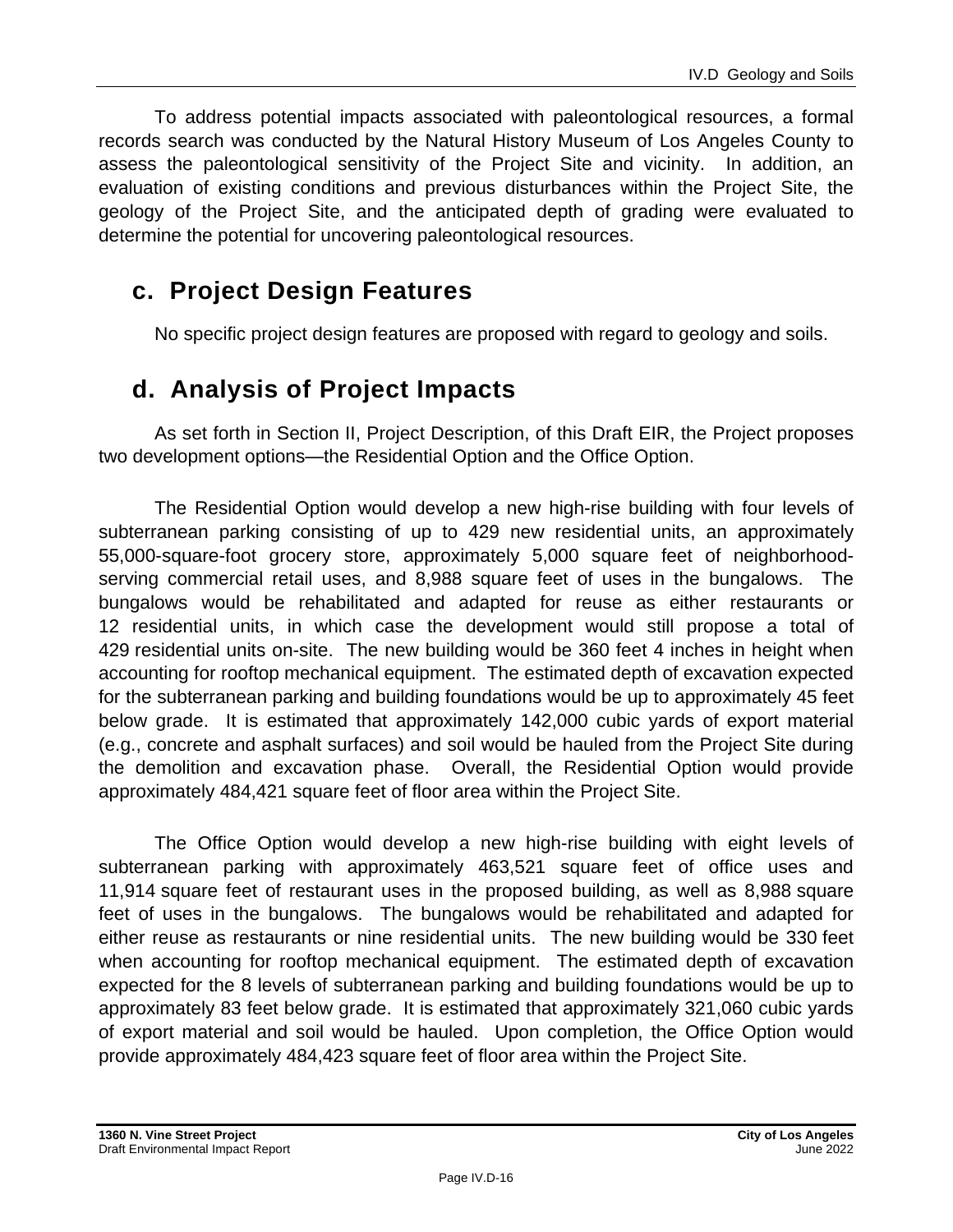The following analysis accounts for both development options and the term "Project" is used to describe all development scenarios unless stated otherwise.

#### *Threshold (a): Would the Project directly or indirectly cause potential substantial adverse effects, including the risk of loss, injury, or death involving:*

- *i. Rupture of a known earthquake fault, as delineated on the most recent Alquist-Priolo Earthquake Fault Zoning Map issued by the State Geologist for the area or based on other substantial evidence of a known fault? Refer to Division of Mines and Geology<sup>29</sup> Special Publication 42.*
- (1) Impact Analysis

Ground rupture is the visible breaking and displacement of Earth's surface along the trace of a fault during an earthquake. As previously discussed, based on research of available literature and the findings of the Geotechnical Investigations, no known active or potentially active faults underlie the Project Site. In addition, the Project Site is not located within a State-designated Alquist-Priolo Earthquake Fault Zone or a city-designated Preliminary Fault Rupture Study Area for surface fault rupture hazards.<sup>30,31</sup> According to the Geotechnical Investigations, the closest active fault to the Project Site is the Hollywood Fault, located approximately 0.5 mile to the north. Therefore, no active faults with the potential for surface fault rupture are known to pass directly beneath the Project Site, and the potential for surface rupture due to faulting occurring beneath the Project Site, is considered low. **Thus, the Project would not directly or indirectly cause potential substantial adverse effects, including the risk of loss, injury, or death related to fault rupture. Impacts associated with surface rupture from a known earthquake fault would be less than significant.**

# (2) Mitigation Measures

Project-level impacts related to fault rupture would be less than significant. Therefore, no mitigation measures are required.

*<sup>29</sup> The Division of Mines and Geology is now the California Geological Survey.*

*<sup>30</sup> California Geological Survey, Earthquake Zones of Required Investigation, Hollywood Quadrangle, updated November 6, 2014.*

*<sup>31</sup> City of Los Angeles Department of City Planning, ZIMAS, Parcel Profile Reports for the Project Site.*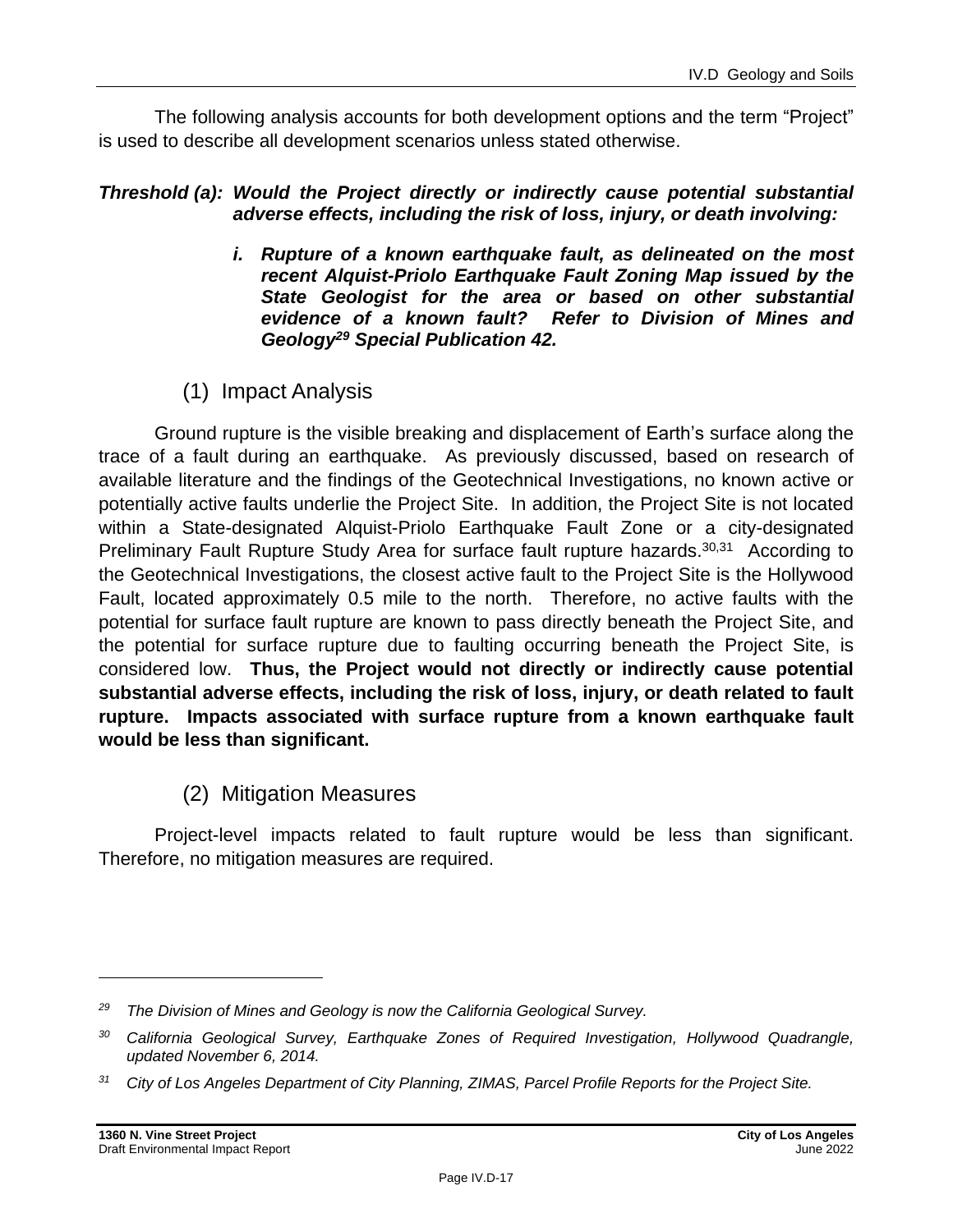# (3) Level of Significant After Mitigation

Project-level impacts related to fault rupture were determined to be less than significant without mitigation. Therefore, no mitigation measures were required, and the impact level remains less than significant.

#### *Threshold (a): Would the Project directly or indirectly cause potential substantial adverse effects, including the risk of loss, injury, or death involving:*

#### *ii. Strong seismic ground shaking?*

# (1) Impact Analysis

As previously discussed, the Project Site is located within the seismically active region of Southern California and would potentially be subject to strong seismic ground shaking if a moderate to strong earthquake occurs on a local or regional fault. However, State and local code requirements, as discussed above in the Regulatory Framework, ensure that buildings are designed and constructed in a manner that, although the buildings may sustain damage during a major earthquake, would reduce the substantial risk that buildings would collapse. Specifically, the State and City mandate compliance with numerous rules related to seismic safety, including the Alquist-Priolo Earthquake Fault Zoning Act, Seismic Safety Act, Seismic Hazards Mapping Act, the City's General Plan Safety Element, and the Los Angeles Building Code. As stated in the Geotechnical Investigations, the intent of the Building Code is to maintain "Life Safety" during a Maximum Considered Earthquake Ground Motion (MCE) event. MCE is the level of ground motion that has a 2-percent chance of exceedance in 50 years, with a statistical return period of 2,475 years. Based on MCE analyses in the Geotechnical Investigations, a predominant earthquake contributing to the MCE peak ground acceleration would be characterized as a 6.68–6.83 magnitude event occurring at a hypocentral distance of 5.2–6.95 kilometers from the Project Site. Thus, pursuant to the laws described above, the Project must demonstrate compliance with the applicable provisions of these safety requirements before permits can be issued for construction of the Project. Accordingly, the design and construction of the Project would comply with all applicable existing regulatory requirements, the applicable provisions of the Los Angeles Building Code relating to seismic safety, and the application of accepted and proven construction engineering practices, including the specific geotechnical design recommendations set forth for the Project in the Geotechnical Investigations.

Specifically, the Project would comply with the Los Angeles Building Code, which incorporates current seismic design provisions of the 2019 California Building Code, with City amendments, to minimize seismic impacts. The 2019 California Building Code incorporates the latest seismic design standards for structural loads and materials, as well as provisions from the National Earthquake Hazards Reduction Program to mitigate losses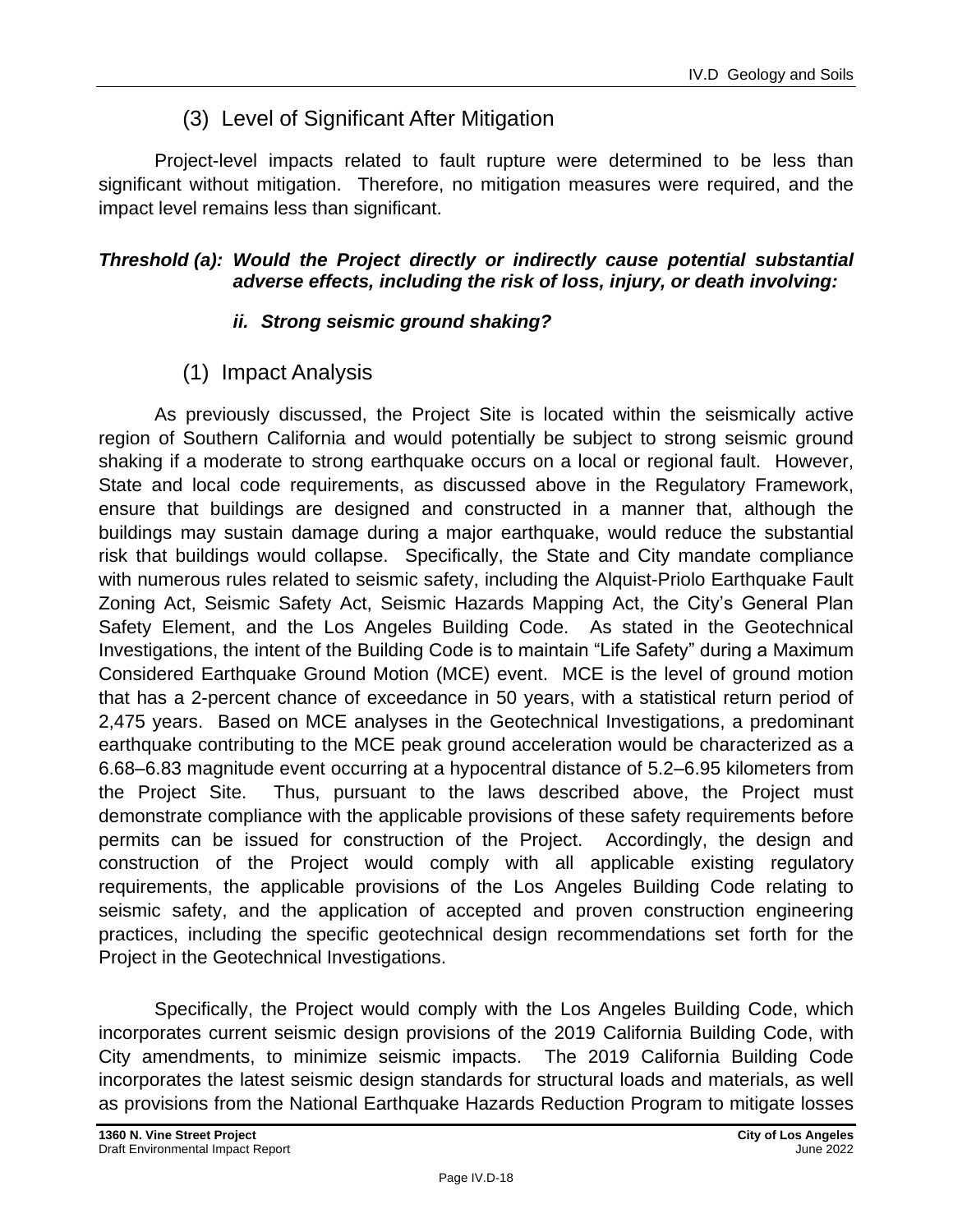from an earthquake and maximize earthquake safety. LADBS is responsible for implementing the provisions of the Los Angeles Building Code, and the Project would be required to comply with the plan review and permitting requirements of LADBS, including the recommendations provided in a final, site-specific geotechnical report subject to review and approval by LADBS. In accordance with these regulatory requirements, the Project would implement the recommendations prepared by the Geotechnical Investigations and approved by LADBS, which are included in Appendix G of this Draft EIR, and its final recommendations would be enforced by the LADBS for the construction of the Project.

**Through compliance with regulatory requirements, including the implementation of the site-specific geotechnical recommendations contained in the Geotechnical Investigations and a final design-level geotechnical engineering report, the Project would not directly or indirectly cause potential substantial adverse effects, including the risk of loss, injury, or death related to strong seismic ground shaking. Therefore, impacts related to strong seismic ground shaking would be less than significant.**

# (2) Mitigation Measures

With implementation of regulatory requirements, Project-level impacts related to strong seismic ground shaking would be less than significant. Therefore, no mitigation measures are required.

#### (3) Level of Significance After Mitigation

Project-level impacts related to strong seismic ground shaking were determined to be less than significant without mitigation. Therefore, no mitigation measures were required, and the impact level remains less than significant.

#### *Threshold (a): Would the Project directly or indirectly cause potential substantial adverse effects, including the risk of loss, injury, or death involving:*

#### *iii. Seismic-related ground failure, including liquefaction?*

# (1) Impact Analysis

As discussed above, the State of California Seismic Hazard Zone Map for the Hollywood Quadrangle indicates that the Project Site is not located in an area designated as having a potential for liquefaction.<sup>32,33</sup> However, the City of Los Angeles Safety Element

*<sup>32</sup> California Geological Survey, Earthquake Zones of Required Investigation Hollywood Quadrangle, updated November 6, 2014.*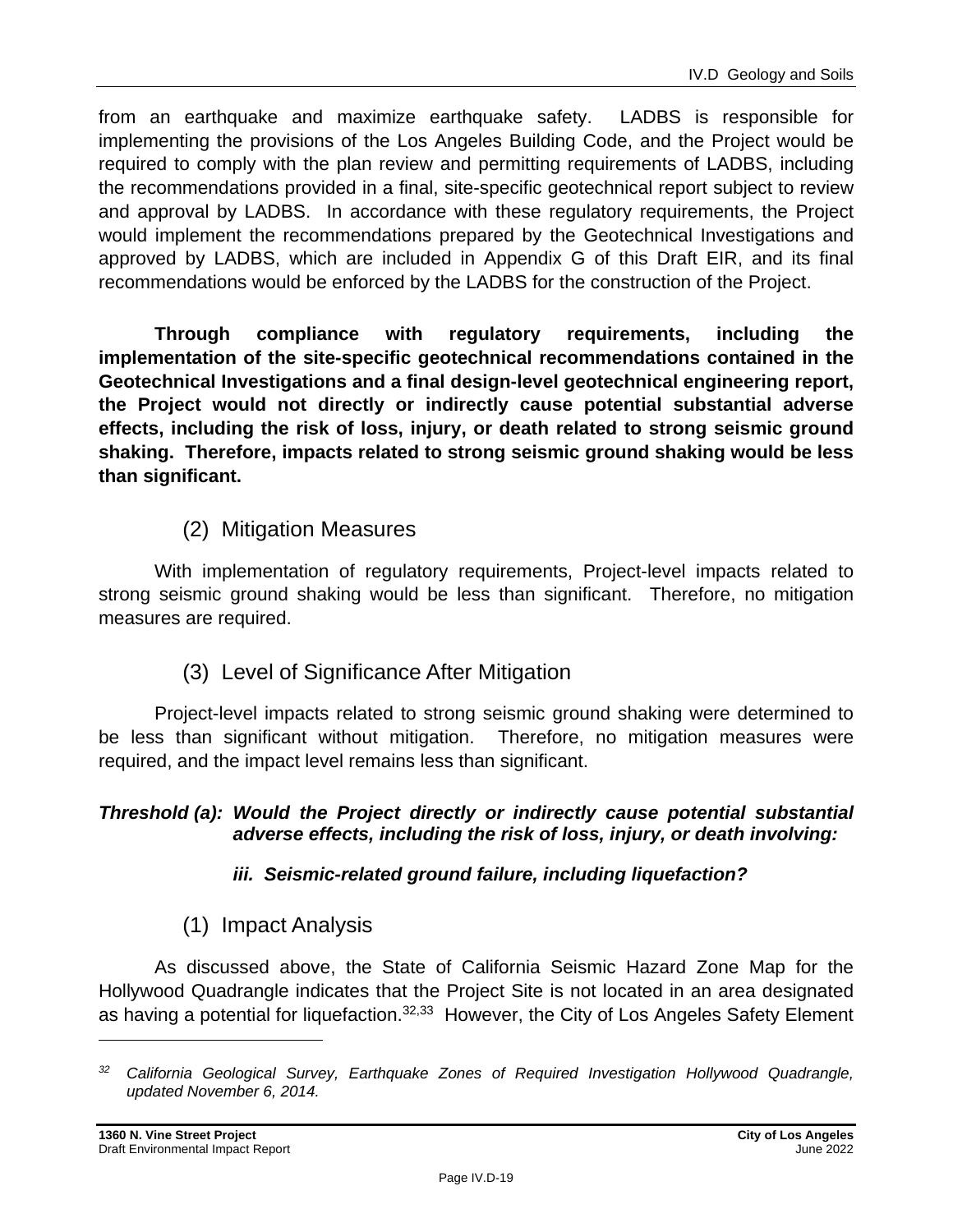identifies the Project Site as located in an area that has been identified as potentially susceptible to liquefaction.<sup>34,35</sup> Nevertheless, the Geotechnical Investigations prepared for the Project concluded that based on the relatively dense to stiff older alluvial deposits underlying the site and the depth of the historic high groundwater level in the site vicinity (approximately 45 feet below ground surface), the potential for liquefaction and associated seismic-related ground failure, including lateral spreading, to affect the Project Site is considered very low. **Therefore, the Project would not directly or indirectly result in substantial adverse effects, including the risk of loss, injury, or death related to seismic-related ground failure, including liquefaction. As such, Project impacts associated with liquefaction would be less than significant.**

# (2) Mitigation Measures

Project-level impacts related to liquefaction would be less than significant. Therefore, no mitigation measures are required.

# (3) Level of Significance After Mitigation

Project-level impacts related to liquefaction were determined to be less than significant without mitigation. Therefore, no mitigation measures were required, and the impact level remains less than significant.

#### *Threshold (a): Would the Project directly or indirectly cause potential substantial adverse effects, including the risk of loss, injury, or death involving:*

#### *iv. Landslides?*

*<sup>33</sup> California Geological Survey, Regulatory Maps Geo Application, https://maps.conservation.ca.gov/ cgs/EQZApp/, accessed November 30, 2021.*

*<sup>34</sup> Los Angeles General Plan Safety Element, Exhibit B, Areas Susceptible to Liquefaction (November 1996), p. 49. Sources for Exhibit B also include the Los Angeles City General Plan Framework Element EIR, May 1995; and the County of Los Angeles, General Plan Safety Element Technical Appendix Vol. 2 plate 4 "Liquefaction Susceptibility," January 1990.*

*<sup>35</sup> The State of California Seismic Hazard Zone Maps (1999 and 2014) are published by the CGS and indicate areas identified by CGS to have a potential for liquefaction. These maps are used by LADBS Grading Division to determine if liquefaction analysis is required. NavigateLA reports what is presented on the State's Seismic Hazard Zone maps. The City of Los Angeles Safety Element (1996) reports more generalized zones of potential liquefaction and was published before the State maps were published. Therefore, the State maps are those that will determine if liquefaction analysis is required for a project. In this case, the State maps indicate the Project Site is not within an area that requires liquefaction analysis by the City.*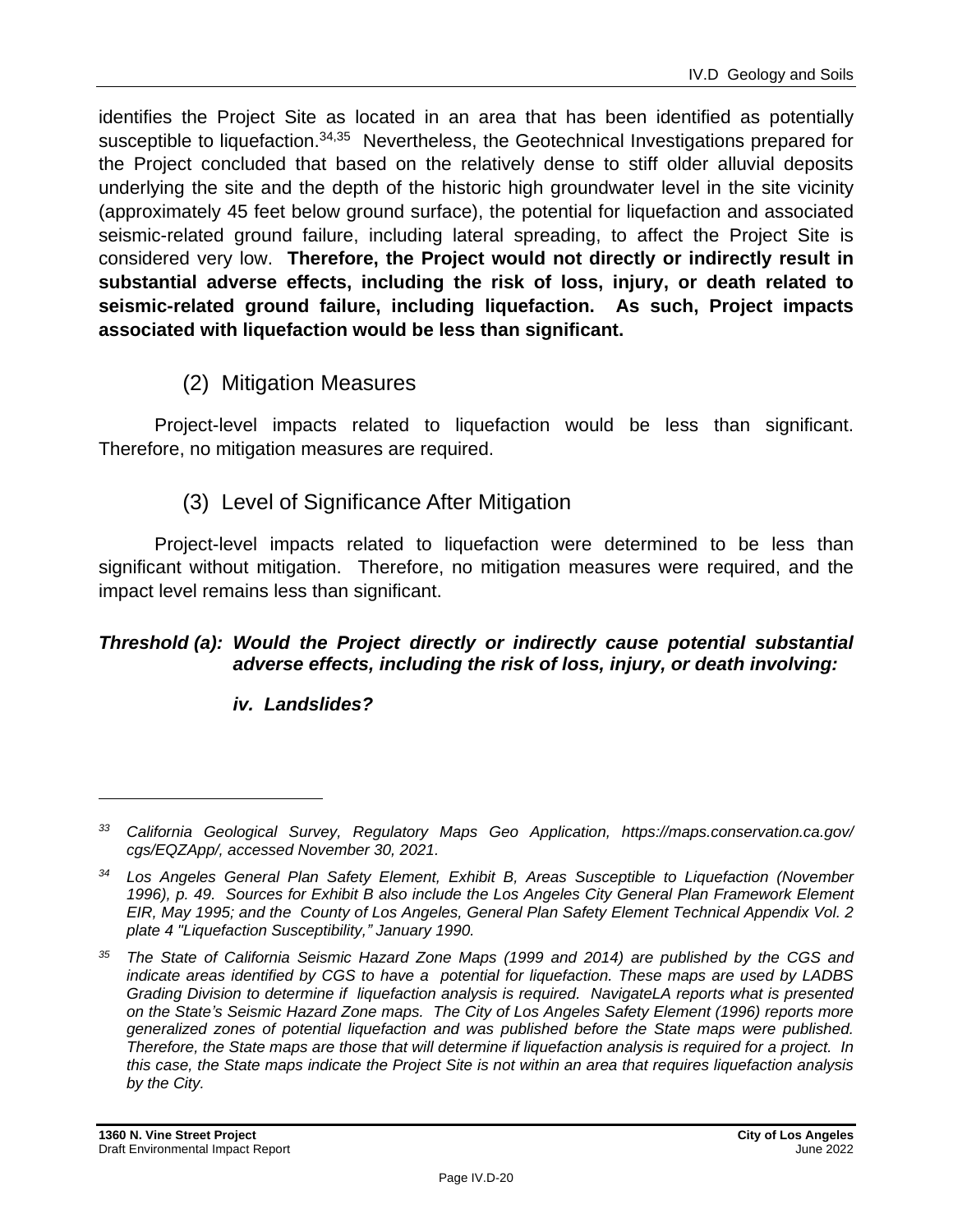# (1) Impact Analysis

The Project Site and surrounding area are fully developed and generally characterized by flat topography. The topography at the Project Site is relatively level and the topography in the immediate site vicinity slopes gently to the south-southwest. According to the CGS, the Project Site is not located within a landslide zone or in an area identified as having a potential for seismic slope instability.<sup>36,37</sup> In addition, the County and City of Los Angeles do not identify the Project Site as being located within a landslide or hillside area.<sup>38,39</sup> The Project Site is not located near any known landslide areas or a path of any known or potential landslides. Accordingly, the Geotechnical Investigations concluded the potential for slope stability hazards to adversely affect the Project is considered low. **Therefore, the Project would not directly or indirectly result in substantial adverse effects, including the risk of loss, injury, or death involving landslides. As such, Project impacts associated with landslides would be less than significant.**

# (2) Mitigation Measures

Project-level impacts related to landslides would be less than significant. Therefore, no mitigation measures are required.

### (3) Level of Significant After Mitigation

Project-level impacts related to landslides were determined to be less than significant without mitigation. Therefore, no mitigation measures were required, and the impact level remains less than significant.

#### *Threshold (b): Would the Project result in substantial soil erosion or the loss of topsoil?*

*<sup>36</sup> California Geological Survey, Regulatory Maps Geo Application, https://maps.conservation.ca.gov/cgs/ EQZApp/, accessed November 30, 2021.*

*<sup>37</sup> California Geological Survey, Earthquake Zones of Required Investigation Hollywood Quadrangle, updated November 6, 2014.*

*<sup>38</sup> City of Los Angeles General Plan Safety Element, Exhibit C, Landslide Inventory and Hillside Areas (November 1996), p. 51. Sources for Exhibit B also include the Los Angeles City General Plan Framework Element EIR, May 1995; and the County of Los Angeles, General Plan Safety Element Technical Appendix Vol. 2 plate 5 "Landslide Inventory," January 1990; County of Los Angeles, General Plan Safety Element Technical Appendix (Vol. 1), Hazard Reduction in Los Angeles County, December 1990.*

*<sup>39</sup> City of Los Angeles Department of City Planning ZIMAS, Parcel Profile Report for the Project Site.*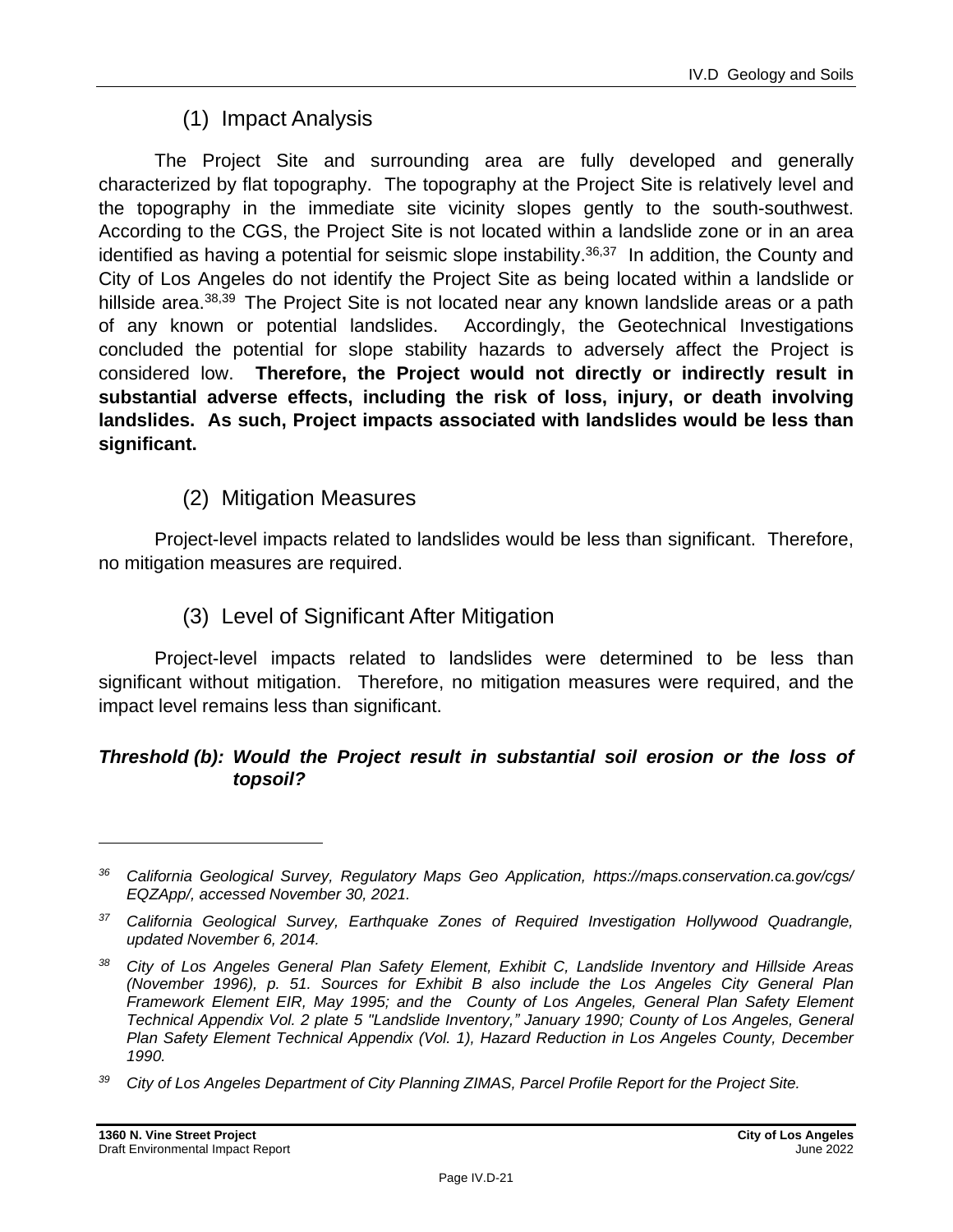As discussed in the Initial Study prepared for the Project included in Appendix A of this Draft EIR, although Project development has the potential to result in the erosion of soils, this potential would be reduced by implementation of standard erosion controls imposed during site preparation and grading activities. All grading activities would require grading permits from LADBS, which would include requirements and standards designed to limit potential impacts associated with erosion to acceptable levels. In addition, on-site grading and site preparation would comply with all applicable provisions of LAMC Chapter IX, Article 1, which addresses grading, excavations, and fills. Regarding soil erosion during Project operations, the potential is relatively low since the Project Site would be fully developed with paving, structures, and landscaping. **Therefore, with compliance with applicable regulatory requirements, the Project would not result in substantial soil erosion or the loss of topsoil. Project impacts regarding Threshold (b) would be less than significant, and no further analysis is required.**

#### *Threshold (c): Would the Project be located on a geologic unit or soil that is unstable, or that would become unstable as a result of the Project, and potentially result in on- or off-site landslide, lateral spreading, subsidence, liquefaction, or collapse?*

# (1) Impact Analysis

As discussed above, the Project Site is not located in a landslide area as mapped by the State or the City. In addition, the Project would not alter exposed soils on a hill or inject water into the soil upslope that could cause a landslide downhill. Therefore, the potential for slope stability hazards to adversely affect the Project Site is considered low.

The Project's potential impacts associated with liquefaction are addressed above in Threshold (a)iii. As discussed therein and concluded in the Geotechnical Investigations, due to the relatively dense to stiff older alluvial deposits underlying the site and the depth of the historic high groundwater level in the site vicinity (approximately 45 feet below ground surface), the potential for liquefaction and associated ground settlement and lateral spread to affect the Project Site is considered very low.

In addition, as previously discussed, subsidence generally occurs when a large portion of land is displaced vertically, usually due to the rapid and intensive withdrawal of subterranean fluids such as groundwater or oil. According to the Geotechnical Investigations, the Project Site is not located within an area of known ground subsidence, and no large-scale extraction of gas, oil, or geothermal energy is occurring or is planned at the Project Site. However, based on the depth of excavation proposed (i.e., 45 feet for the Residential Option and 83 feet for the Office Option), the historic high groundwater level (i.e., approximately 45 feet below ground surface), and depth of groundwater encountered in the borings (i.e., 39 feet and 48 feet below ground surface) conducted at the Project Site,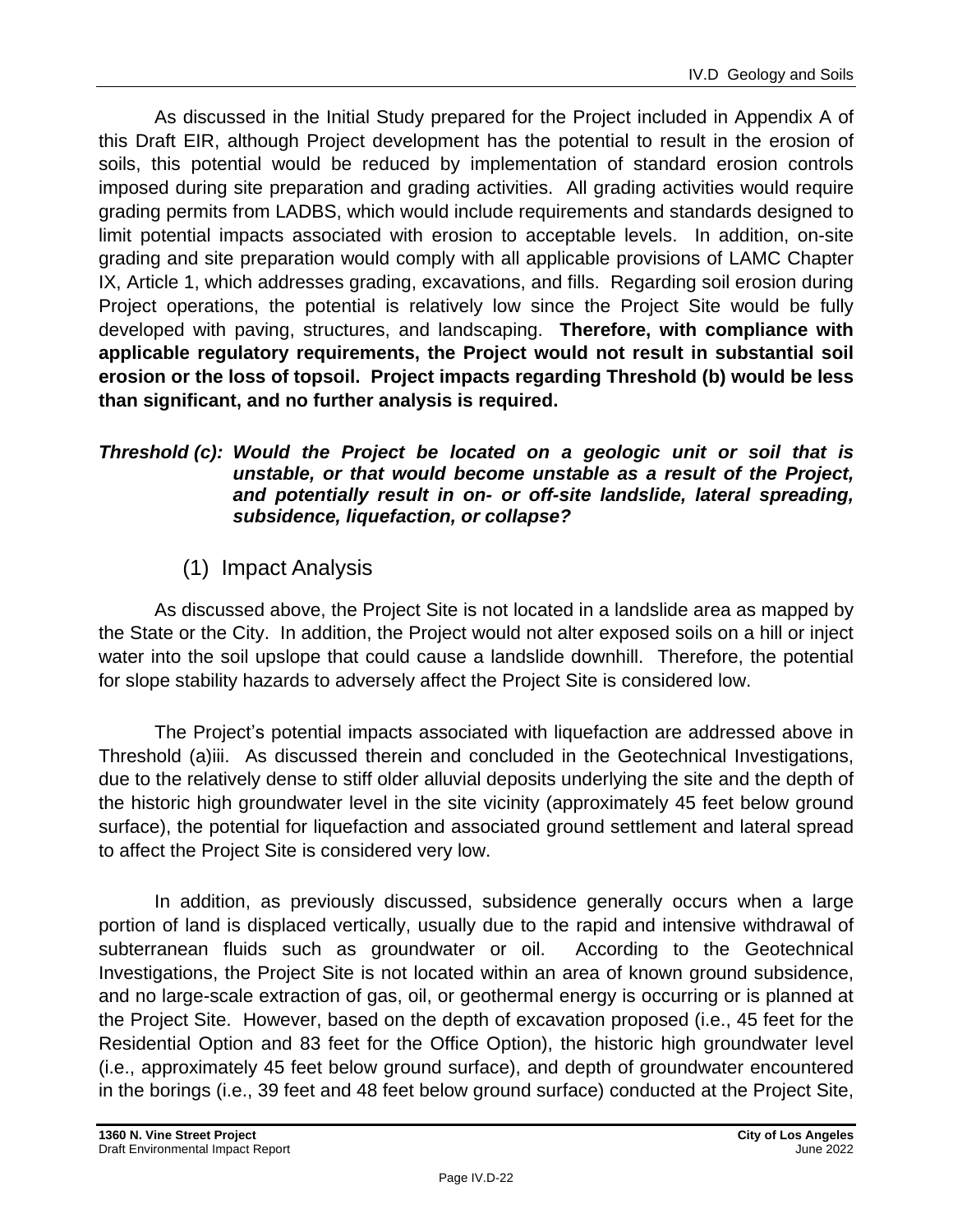temporary dewatering is anticipated during construction. As discussed in the Soils Response Letter, based on this data and the assumption that a static groundwater table is present at the Project Site, temporary shoring that can provide a relatively impermeable groundwater barrier, such as secant piles or a sheet pile wall, is recommended for the Project Site. This would reduce the extent of the drawdown curve and, therefore, the settlement associated with temporary dewatering. With implementation of a shoring and dewatering system following the recommendations of the Soils Response Letter, settlements resulting from temporary dewatering are anticipated to be less than 0.5 inch adjacent to the excavation and would decrease with increased distance away. These settlements are not anticipated to have an appreciable effect on the surrounding properties or structures or on the public right-of-way. As noted above, the Project would be required to comply with the plan review and permitting requirements of LADBS, including the recommendations provided in a final, site-specific geotechnical report subject to review and approval by LADBS. In accordance with these regulatory requirements, the Project would implement the recommendations included in the Geotechnical Investigations and Soils Response Letter approved by LADBS, and the final recommendations would be enforced by the LADBS for the construction of the Project.

Collapsible soils consist of loose, relatively low-density materials that collapse and compact under the addition of water or excessive loading.<sup>40</sup> According to the Geotechnical Investigations, the Project Site is underlain by artificial fill (to a maximum depth of 13 feet below ground) and slightly to moderately consolidated Pleistocene age deposits consisting of silt, sand, clay, and gravel. The artificial fill is characterized as dry to slightly moist and loose to medium dense or very soft to soft and is likely the result of past grading or construction activities at the Project Site. The older alluvial soils are characterized as primarily slightly moist to wet and medium dense to very dense or firm to hard. Due to the potential for high-moisture content soils at the excavation bottom, or if construction is performed during the rainy season and the excavation bottom becomes saturated, stabilization measures may have to be implemented to prevent excessive disturbance the excavation bottom. As such, in accordance with Los Angeles Building Code requirements, the Project would implement site-specific recommendations prepared by Geotechnical Engineer and approved by LADBS, including those for subgrade stabilization.

**Through compliance with regulatory requirements, including the implementation of the site-specific geotechnical recommendations contained in the Geotechnical Investigations, Soils Response Letter, the Project would not be located on a geologic unit or soil that is unstable, or that would become unstable as a result of** 

*<sup>40</sup> Encyclopedia of Engineering Geology 2018 Edition, Collapsible Soils, https://link.springer.com/ referenceworkentry/10.1007%2F978-3-319-73568-9\_61, accessed November 30, 2021.*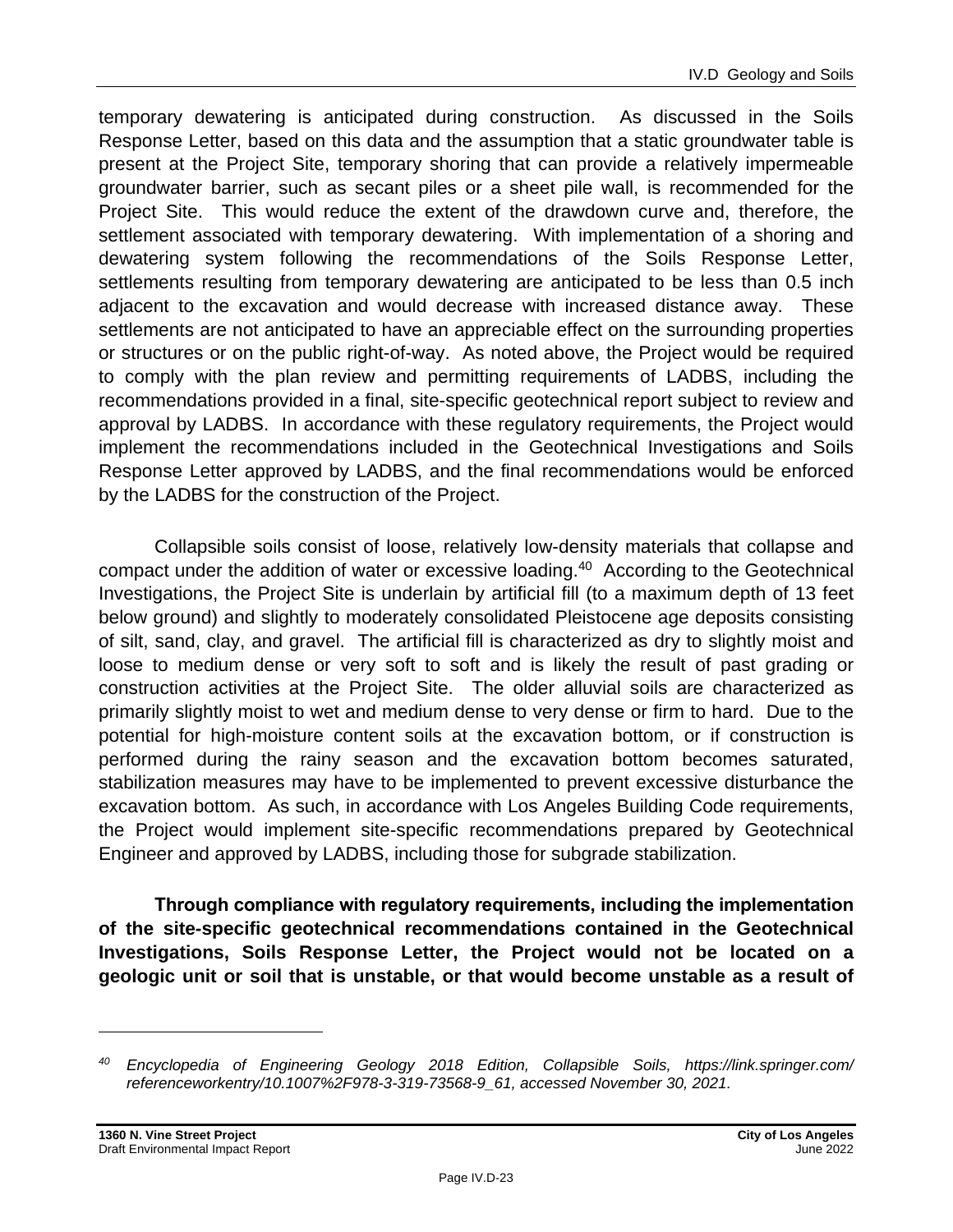#### **the Project and could potentially result in on- or off-site landslide, lateral spreading, subsidence, or liquefaction. Thus, such impacts would be less than significant.**

# (2) Mitigation Measures

Project-level impacts related to landslides, subsidence, liquefaction, lateral spreading, and collapsible soils would be less than significant. Therefore, no mitigation measures are required.

### (3) Level of Significance After Mitigation

Project-level impacts related to landslides, subsidence, liquefaction, lateral spreading and collapsible soils were determined to be less than significant without mitigation. Therefore, no mitigation measures were required, and the impact level remains less than significant.

#### *Threshold (d): Would the Project be located on expansive soil, as defined in Table 18-1-B of the Uniform Building Code (1994), creating substantial risks to life or property?*

# (1) Impact Analysis

As discussed in the Geotechnical Investigations, based on the depth of the subterranean levels, the Project would not be prone to the effects of expansive soils. In addition, in accordance with regulatory requirements, the Project would implement the recommendations set forth in the site-specific Geotechnical Investigations prepared by the Geotechnical Engineer and approved by LADBS. Accordingly, all trench and foundation excavation bottoms must be observed and approved in writing by the Geotechnical Engineer prior to placing bedding material, fill, steel, gravel or concrete. Furthermore, any imported fill shall be observed, tested, and approved by the Geotechnical Engineer prior to bringing soil to the Project Site. Soils would also be conditioned to optimum moisture content and proper compaction in accordance with LADBS requirements and ASTM (American Society for Testing and Materials) methods. **Thus, the Project would not be located on expansive soil creating substantial risks to life or property. Project impacts due to expansive soils would be less than significant.**

# (2) Mitigation Measures

Project-level impacts related to expansive soils would be less than significant. Therefore, no mitigation measures are required.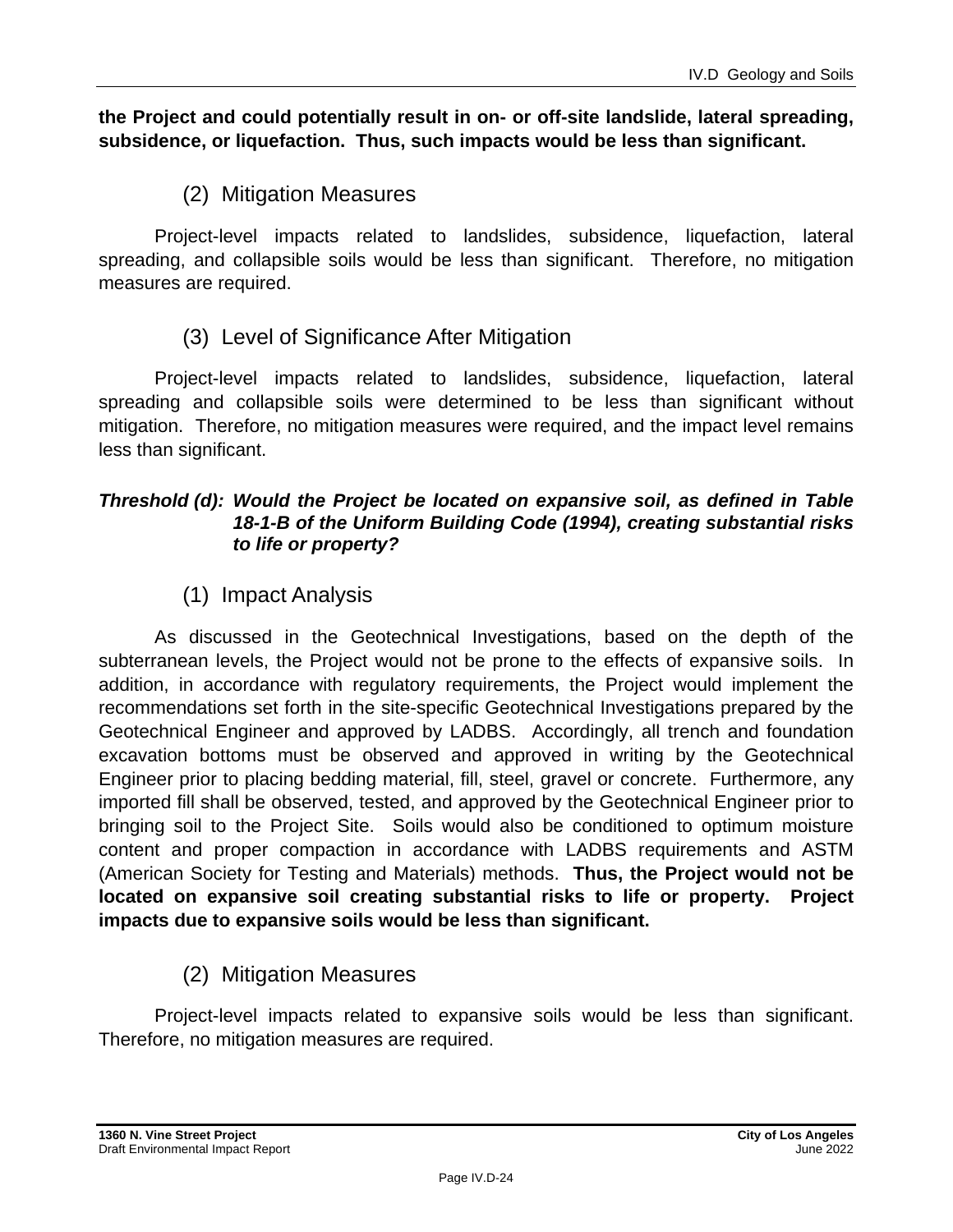# (3) Level of Significance After Mitigation

Project-level impacts associated with expansive soils were determined to be less than significant without mitigation. Therefore, no mitigation measures were required, and the impact level remains less than significant.

#### *Threshold (e): Would the Project have soils incapable of adequately supporting the use of septic tanks or alternative waste water disposal systems where sewers are not available for the disposal of wastewater?*

As discussed in the Initial Study for the Project included as Appendix A of this Draft EIR, the Project Site is located within a community served by existing sewage infrastructure. The Project's wastewater demand would be accommodated by connections to the existing wastewater infrastructure. As such, the Project would not require the use of septic tanks or alternative wastewater disposal systems. **As determined in the Initial Study, the Project would not result in impacts related to the ability of soils to support septic tanks or alternative wastewater disposal systems. Therefore, no impacts with respect to Threshold (e) would occur. No further analysis is required.**

#### *Threshold (f): Would the Project directly or indirectly destroy a unique paleontological resource or site or unique geologic feature?*

(1) Impact Analysis

The Project Site is relatively flat and located within an urbanized area. It does not contain any unique geologic or topographic features (i.e., hilltops, ridges, hillslopes, canyons, ravines, rock outcrops, water bodies, streambeds, or wetlands). As previously discussed, a records search conducted for the Project Site indicates there are no previously encountered fossil vertebrate localities located within the Project Site. The closest identified localities in proximity to the Project Site are LACM 6297-6300, collected at depths between 47 and 80 feet below the surface area along Hollywood Boulevard between US-101 and Western Avenue. These localities produced horse (*Equus)*, bison *(Bison)*, camel *(Camelops),* and mastodon *(Mammut americanum)* fossil specimens.

As discussed above, soils beneath the Project Site consist of artificial fill to a maximum depth of 13 feet, underlain by Pleistocene age alluvium. As concluded in the search conducted by the Natural History Museum, very shallow excavations in the older Quaternary Alluvium exposed throughout the Project Site are unlikely to uncover significant vertebrate fossils. However, deeper excavations that extend down into older deposits may encounter significant vertebrate fossil remains. As described in Section II, Project Description, of this Draft EIR, the estimated depth of excavation expected for the subterranean parking and building foundations would be approximately 45 feet below grade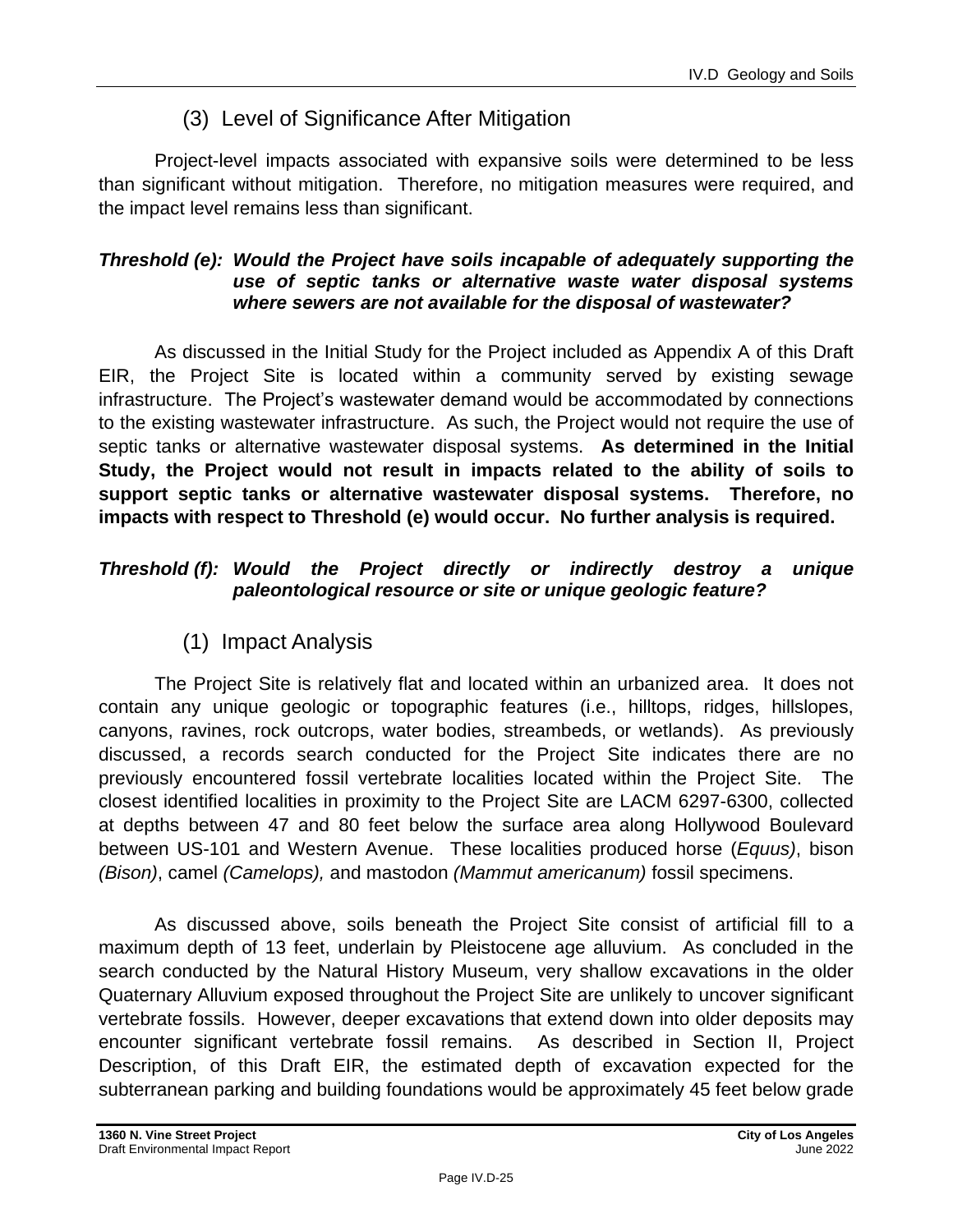for the Residential Option and approximately 83 feet for the Office Option. Thus, based on the above and as concluded in the search conducted by the Natural History Museum, excavations that extend down into older deposits may encounter significant vertebrate fossil remains.

However, the City has established a standard condition of approval to address inadvertent discovery of paleontological resources. Should paleontological resources be inadvertently encountered, this condition of approval provides for temporary halting construction activities near the encounter so the find can be evaluated. A paleontologist shall temporarily divert or redirect grading and excavation activities in the area of the exposed material to facilitate evaluation and, if necessary, salvage. The paleontologist shall then assess the discovered material(s) and prepare a survey, study or report evaluating the impact. The Applicant shall then comply with the recommendations of the evaluating paleontologist, and a copy of the paleontological survey report shall be submitted to the Los Angeles County Natural History Museum and the Department of City Planning. Ground-disturbing activities may resume once the paleontologist's recommendations have been implemented to the satisfaction of the paleontologist. In accordance with the condition of approval, all activities would be conducted in accordance with regulatory requirements.

**Therefore, while development of the Project Site has a relatively low potential to encounter buried paleontological resources based on the soil types underlying the Project Site and depth of excavation, with implementation of the City's established condition of approval to address any inadvertent discovery of paleontological resources, the Project would not directly or indirectly destroy a unique paleontological resource or site or unique geological feature, and impacts would be less than significant.**

# (2) Mitigation Measures

Project-level impacts related to paleontological resources would be less than significant. Therefore, no mitigation measures are required.

# (3) Level of Significance After Mitigation

Project-level impacts related to paleontological resources were determined to be less than significant without mitigation. Therefore, no mitigation measures were required or included, and the impact level remains less than significant.